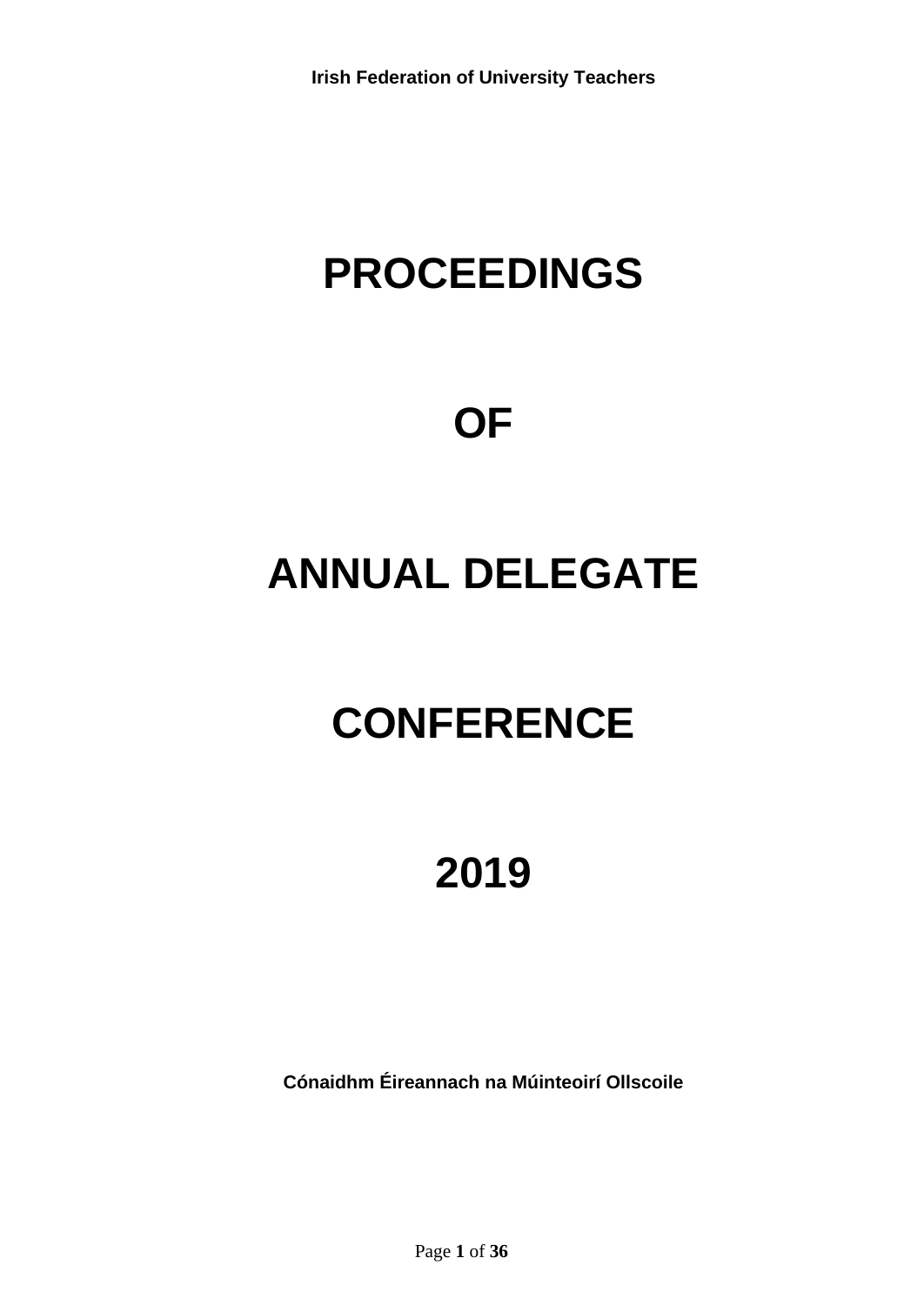## **PROCEEDINGS OF 2019 ADC**

## **1 OPENING**

The President opened the **53rd Annual Delegate Conference** of the Irish Federation of University Teachers at 11:00am on **Saturday 11 May 2019** in the Gresham Hotel, O'Connell Street, Dublin 1. He warmly welcomed all delegates, observers and guests and advised that there was an immediate motion to amend Standing Orders.

## **2 STANDING ORDERS REPORT**

The report of the Standing Orders Committee was presented to Conference. The President advised Conference that the Royal Irish Academy representative had been nominated by the Executive Committee as the Chair of Standing Orders and any queries or questions in relation to Standing Orders should be addressed to him in the first instance.

The Chair of Standing Orders then addressed Conference on the Standing Orders Report and asked Conference for a technical suspension of Standing Orders in order to facilitate the attendance of Minister of State for Higher Education, Mary Mitchell O'Connor, who was waiting to address Conference. There were no objections to this request.

## **3 ADDRESS BY MS MARY MITCHELL O'CONNOR, TD, MINISTER OF STATE FOR HIGHER EDUCATION**

The President warmly welcomed Ms. Mary Mitchell O'Connor, TD, and Minister of State for Higher Education, to the Annual Delegate Conference and advised the Minister that IFUT was very happy to amend our Standing Orders to facilitate her attendance, due to the time of year and the upcoming elections. He went on to say that the Minister's work and her history as an advocate on gender equality issues is well known in IFUT. The President said it gave him particular pleasure to invite the Minister to address our ADC 2019. See Appendix IV.

The President thanked the Minister very kindly for her wide ranging and very substantive address and said that the Minister would have a partner in IFUT in her work to continue shaping the future of the Irish education system.

As the General Secretary escorted the Minister from the Conference the President invited the Deputy General Secretary to give the welcome address on her behalf.

#### **4 DEPUTY GENERAL SECRETARY WELCOME ADDRESS**

For those of you may not know me, my name is Frank Jones and I am the Deputy General Secretary of IFUT. The General Secretary, Joan Donegan, is attending to the Minister at the moment, so on behalf of the General Secretary, I wish to extend a warm welcome to

Page **2** of **36**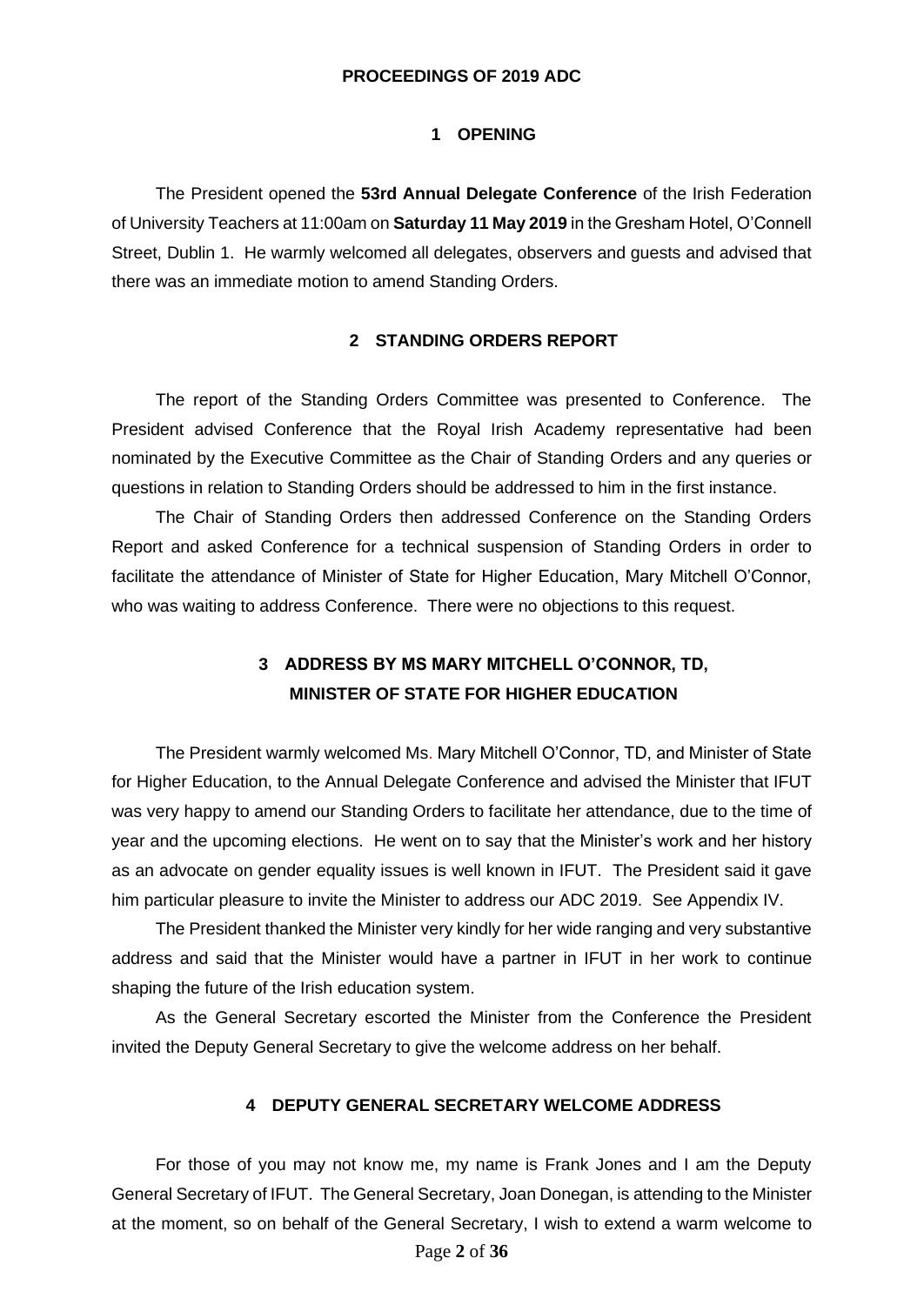our fraternal guests: David Robinson, Executive Director, Canadian Association of University Teachers; Séamus Searson, Scottish Secondary Teachers' Association; Jacquie White, Deputy General Secretary, and Susan Thompson, President, Ulster Teachers' Union; Liam Berney, Irish Congress of Trade Unions; Breda Lynch, President of the Association of Secondary Teachers of Ireland; Feargal Brougham, President, Irish National Teachers' Organisation; Karl Byrne, Education Sector Organiser, Services Industrial Professional & Technical Union; Annette Dolan, Deputy General Secretary, and Martin Marjoram, Vice President, Teachers' Union of Ireland.

Apologies have been received from:

Joe O'Flynn, General Secretary, Services Industrial Professional & Technical Union (SIPTU), Jens Vraa-Jensen, International Consultant, Dansk Magisterforening (DM), Larry Flanagan, General Secretary, The Education Institute of Scotland (EIS), Rob Copeland, Policy Officer, University & College Union (UCU).

Joe O'Flynn, the General Secretary of SIPTU, sent his apologies and also said the following:

### *"Dear Joan,*

*I* wish to acknowledge with thanks receipt of your kind invitation to attend at your Annual *Delegate Conference and Conference Dinner which takes place on Saturday 11th May. Unfortunately due to personal reasons I am unable to attend. It would have been good if I had been able to attend given the very positive interaction between our two Unions in recent months. I believe we can build on that work so that our respective members can continue to win with our collective co-operation and action.*

*I am particularly disappointed to miss Angela's election to the position of President. I have worked with Angela on the ONE project and have found her to be an inspiring and committed trade unionist. She will be an outstanding representative for both your members and IFUT. May I take this opportunity to wish you a very successful Conference.*

*Yours sincerely,*

*Joe O'Flynn"*

We have received Messages of Solidarity from Jens Vraa-Jensen who said:

## *"Dear Joan,*

*Unfortunately I am in Greenland. I hope you will bring my excuse to your delegates with my warm wishes for a successful conference and for the continuation of the close relationship and collaboration between our unions.*

*Hope to see you in July at the EI Congress.*

*In solidarity,*

*Jens"*

We also received a message from Rob Copeland, UCU who said: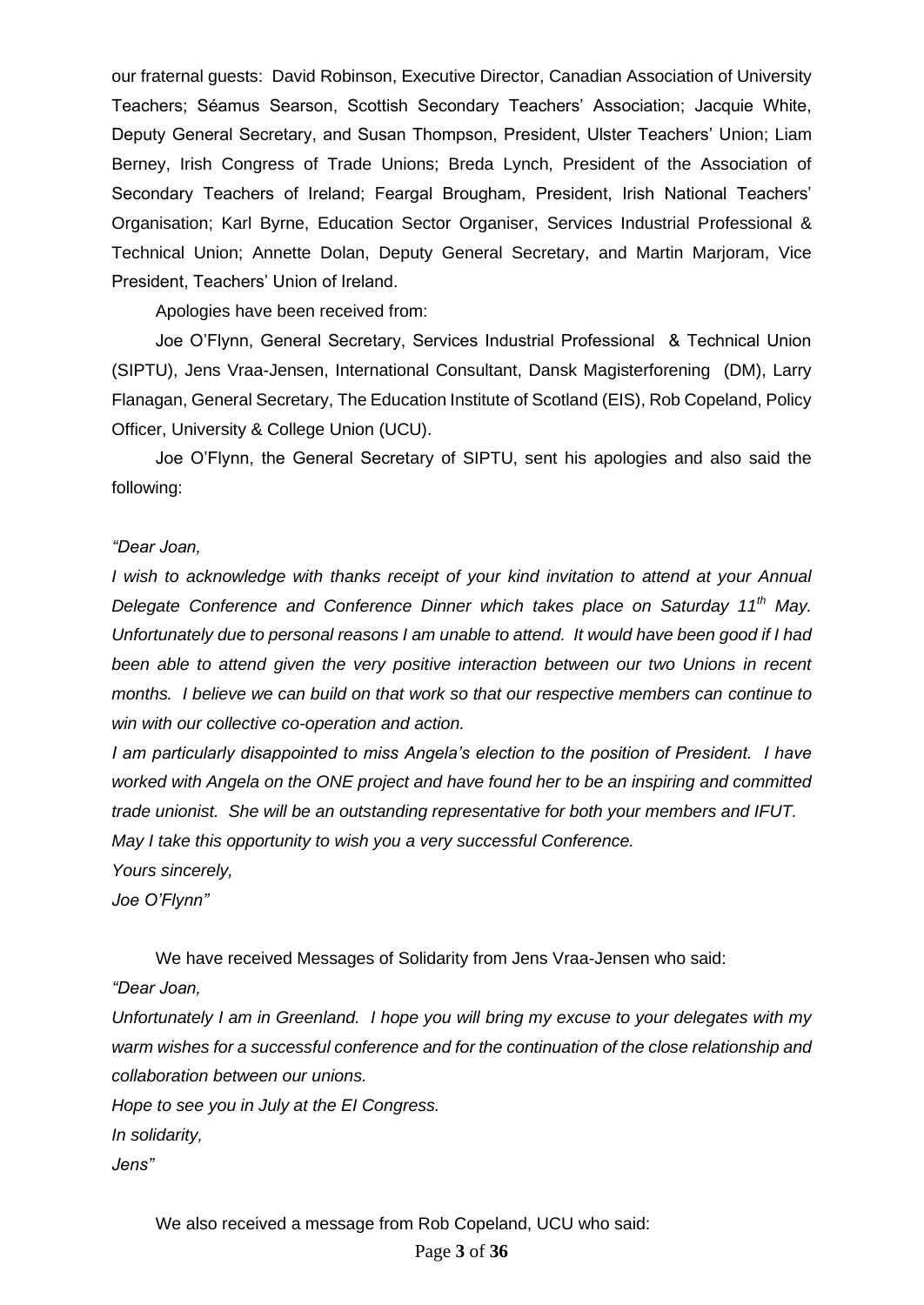*"Dear Joan,*

*First of all, many thanks for the invitation to attend this year's IFUT Conference. I have really enjoyed my last couple of visits to your conference. Not only is it a good chance to find out what the key issues are for IFUT members, it is also a lovely opportunity to catch up with friends and colleagues.*

*Unfortunately, I am away in Belgium that weekend and therefore unable to attend this year's ADC. I hope that it is another successful conference.*

*However, I am looking forward to catching up with you in Bangkok for the EI World Congress. Best wishes,*

*Rob"*

### **5 STANDING ORDERS REPORT**

The President called on the Chair of Standing Orders to address Conference.

The Chair of Standing Orders advised that the Standing Orders Report speaks for itself as it has been tried and tested over the years and proposed that Conference adopt the Report. The Chair advised Conference that two motions about rule changes were due to be put before the ADC today. However, the Chair advised that Motions to change the rules must be communicated to members eight weeks in advance of ADC. The proposed amendments to the Rules are now planned to be brought before next year's ADC.

Proposer for adoption: Chair of Standing Orders Seconder for adoption: Incoming President The Standing Orders Report was unanimously adopted.

### **6 ELECTION OF TELLERS**

Darren Fayne, TCD, was nominated and self-proposed and seconded by Hugh Gibbons, TCD. Edward Lahiff, UCC, was nominated and self-proposed and seconded by Virginia Conrick, UCC. Both the nominations were agreed.

## **7 PROCEEDINGS OF 2018 ADC**

The Proceedings of the 2018 Annual Delegate Conference were tabled for approval and on the proposal of Anthony Harvey, RIA, and seconded by Sue Miller, DCU, they were agreed unanimously.

## **8 PANEL OF SPEAKERS (TDs and SENATORS)**

The President said he was confident of the most engaging and thought-provoking discussion with such a distinguished panel, and had no need to introduce Mike Jennings, our esteemed former General Secretary, who had very kindly agreed to act as facilitator for our

Page **4** of **36**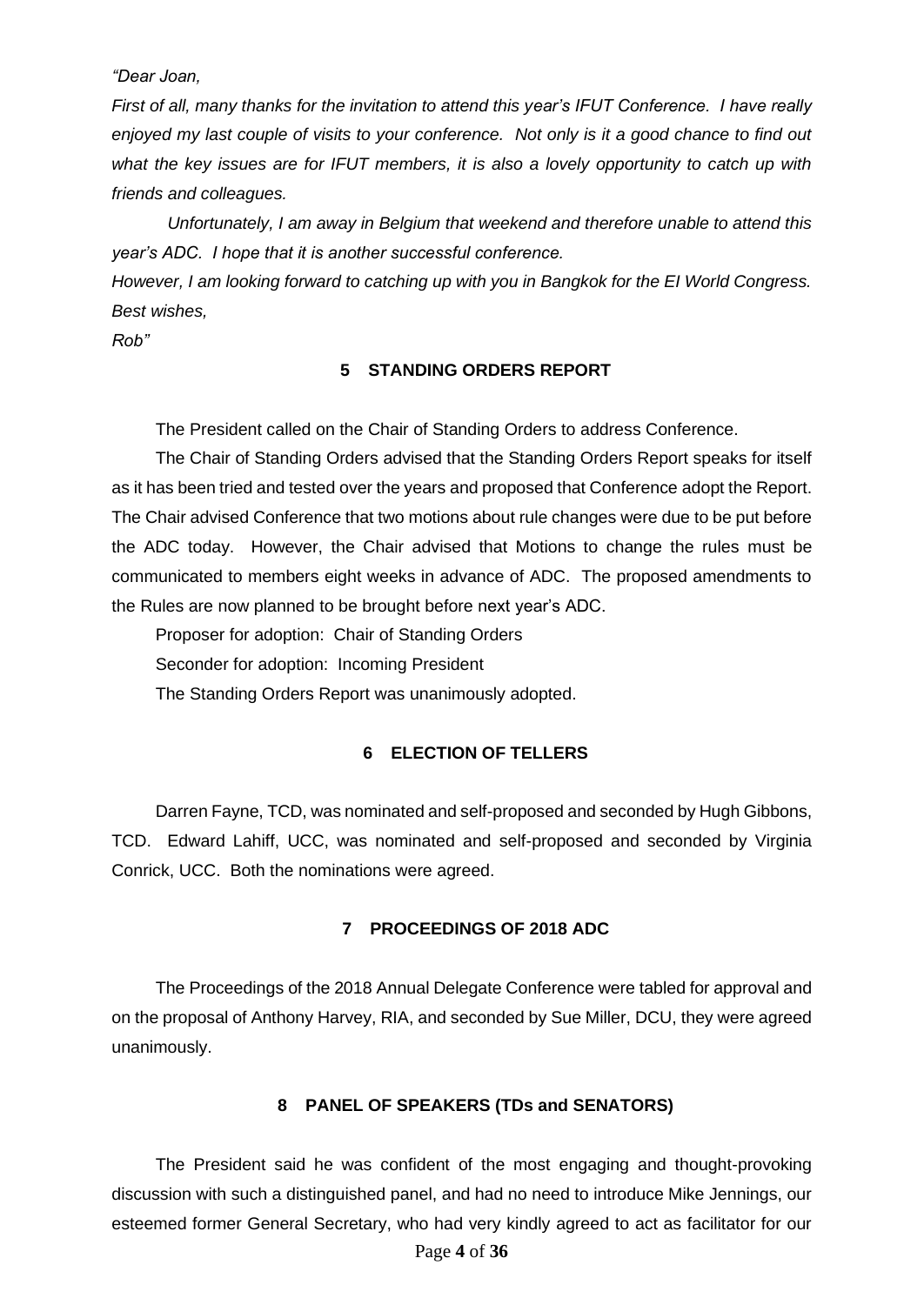panel discussion. The President stated that Mike is here to represent Susan Flocken, the European Director of ETUCE. Mike very capably represented IFUT nationally on the Executive Council of the Irish Congress of Trade Unions and continues to represent IFUT on the ICTU Global Solidarity Committee. In his capacity as Treasurer of ETUCE, Mike also continues his participation in the BIGTU, the British and Irish Group of Teacher Unions. Mike is highly regarded internationally as evidenced by the tribute Christine Blower, President of ETUCE, paid to Mike at our ADC last year. She complimented Mike on his role in ETUCE, and for speaking at EI Women's Committee meetings, showing solidarity with Turkish and Kurdish workers, his outstanding contribution to higher education policy globally. The President stated that this international work is going to be formally recognised this July at the EI Congress in Bangkok when Mike is to be presented with the Education International Distinguished Associates Award. This award is a mark of recognition for the contribution Mike has made to the work and development of EI, and the tremendous commitment he has shown to assist EI and its staff to plan and implement the organisation's policies and programmes. Back at home, Mike's work was also honoured last November when he was appointed as Chair of the Board of TASC, the research and evidence-based, think-tank, which seeks to improve working conditions, and contribute to positive social change in Ireland and the EU. In his role as Chair of TASC, Mike recently spoke in Dublin at the National Forum for the Enhancement of Teaching and Learning in Higher Education on the theme of 'Mental Health in Higher Education'. It gives me immense pleasure to now ask Mike to chair our panel.

Mike Jennings thanked the President for his introduction. He said that when he received the e-mail from EI he thought that it was a mistake, and was absolutely bowled over. Mike thanked the President for the acknowledgement.

Mike went on to ask each of the panelists to briefly give a summary of their background.

Tom Collins, Chair of the Technological University Dublin and former President of Maynooth University, is working on issues of access to higher education, in West Clondalkin where there is 80% unemployment.

Thomas Byrne, TD, Fianna Fáil's Spokesperson on Education said that Fianna Fáil placed a high value on access to higher education

Lynn Ruane, Senator, TCD, member of the Education Committee of the Oireachtas. Lynn was President of the Union of Students in Ireland when the Cassels' report was launched. Lynn is passionate about widening participation in third-level. She teaches in Maynooth University, and attends the World Education Forum each year. Lynn's biggest task now is examining the issue of precarious work and funding in Higher Education.

Aodháin O'Riordáin, Senator and Labour Spokesperson on Education, spent 11 years as a teacher in Sherriff Street and has been in the Oireachtas since 2011. He is critical of the way the system is structured. He said that we should put the student at the centre of education. He said free education at all levels is an aspiration worth fighting for.

Mike Jennings said we should identify the issues that need to be addressed in higher education. He asked each of the panelists to respond.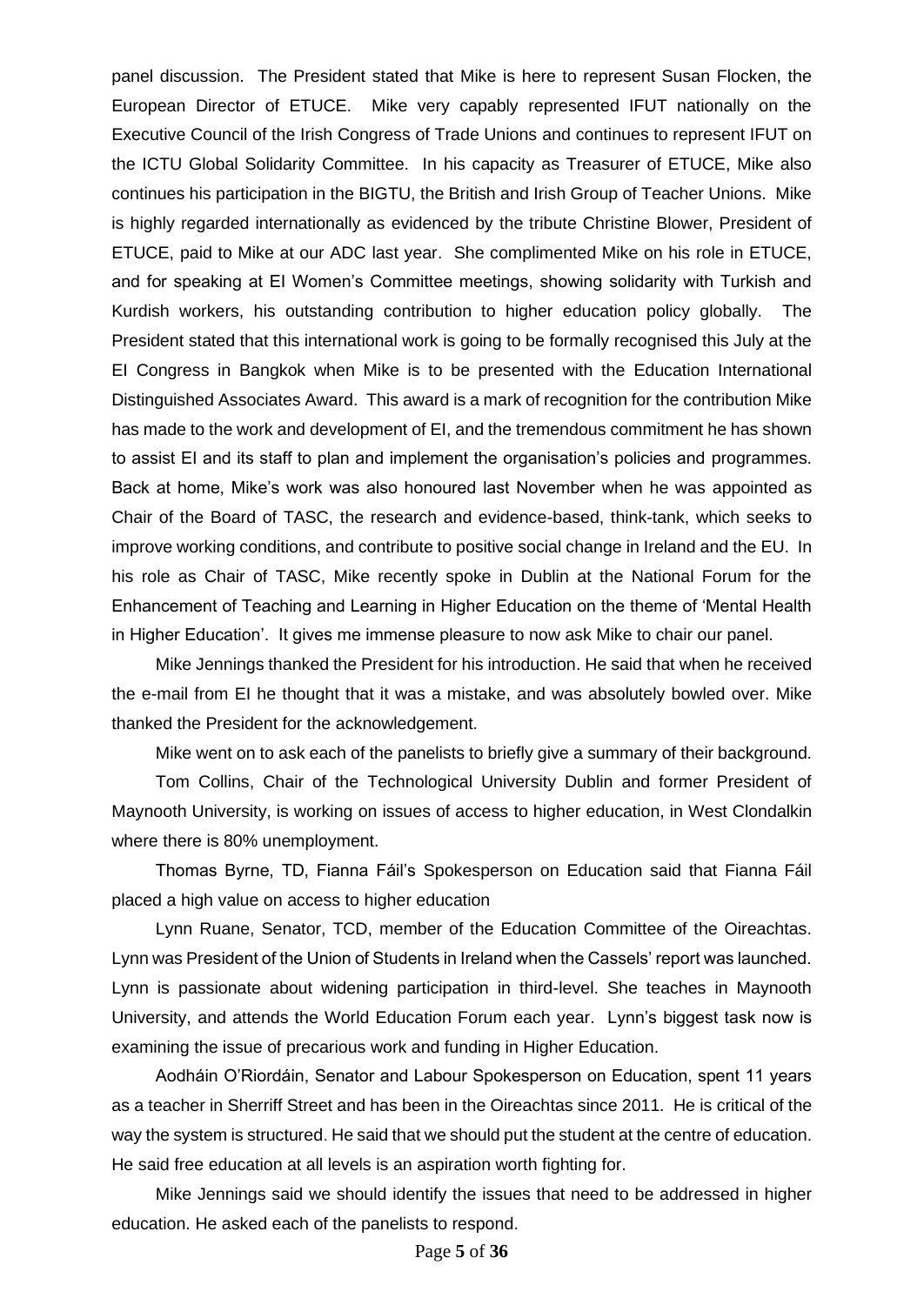Aodháin O'Riordáin said that we should look forward. In Finland, regardless of the political background, they believe absolutely in access to education for all. He said that we should defend the idea of a fair and progressive tax system.

Lynn Ruane noted the cuts in funding. She said that we are in need of emergency funding in education. We need to see university presidents to be stronger advocates. We need the support of the university sector to highlight that this is a crisis. Lecturers and university staff need to support the students in their demands for third-level funding. Look at the number of graduates in the country, 46% are voters. The national training levy raised 0.1%, more money could be raised from that fund. She said that we should hold government to account for taking no action.

Thomas Byrne said that State Funding in higher education has been cut this year and no one is interested. The Department deny this and the figures are buried in the estimates. Completely under the radar the SUSI scheme was cut by  $E$ 2 million this year and the government is denying it is a cut.

Tom Collins said historically Ireland had a head-start in education, with the role of female religious from the 1800s taking in poor girls and educating them. O'Malley introduced free education in the 1960s. Education is a public good and we know people have better employment prospects, better health outcomes, less criminality, less state dependency, children have better opportunities. In the 1980s we were spending the same on education in terms of GDP as health, it is half now. €500m in Grangegorman for 22K students = 50% of overrun on children's hospital. Universities are overcrowded, students over-assessed. A big debate is needed on governance and the emergence of universities as corporations. Universities are the biggest housing owners in Ireland which raises interesting questions.

The debate was opened to the floor.

A UCD representative suggested that the panel had all used the word "education" in their deliveries. In comparison the Minister used the word "skill" again, and again. He sought a response from the panel.

An NUIG representative reminded Aodháin Ó Riordáin that it was his Party Leader Brendan Howlin who brought in the FEMPI legislation during the Financial Emergency; this Bill among other measures, unilaterally cut the pension of retired IFUT members, some of whom held their posts for up to 40 years under contracts and statutes that guaranteed their pension. IFUT members supported the Government during the Financial Emergency but it is unfair that the cuts in pensions still continue: indeed the first item pensioners see on their pension slips each month are the letters PSPR – Public Service Pension Reduction. Admittedly there has been some very small payback made by the Minister for Finance of the order of €60 per month, but at this very slow rate of adjustment, pensioners will be dead and will never see their pension brought back to the level it was at before the FEMPI legislation.

The Minister in her speech this morning praised  $3<sup>rd</sup>$  Level education in Ireland and encouraged staff and students of the future to make every effort to build on what has been achieved for the economic good of our country – it is indeed very hard for education teaching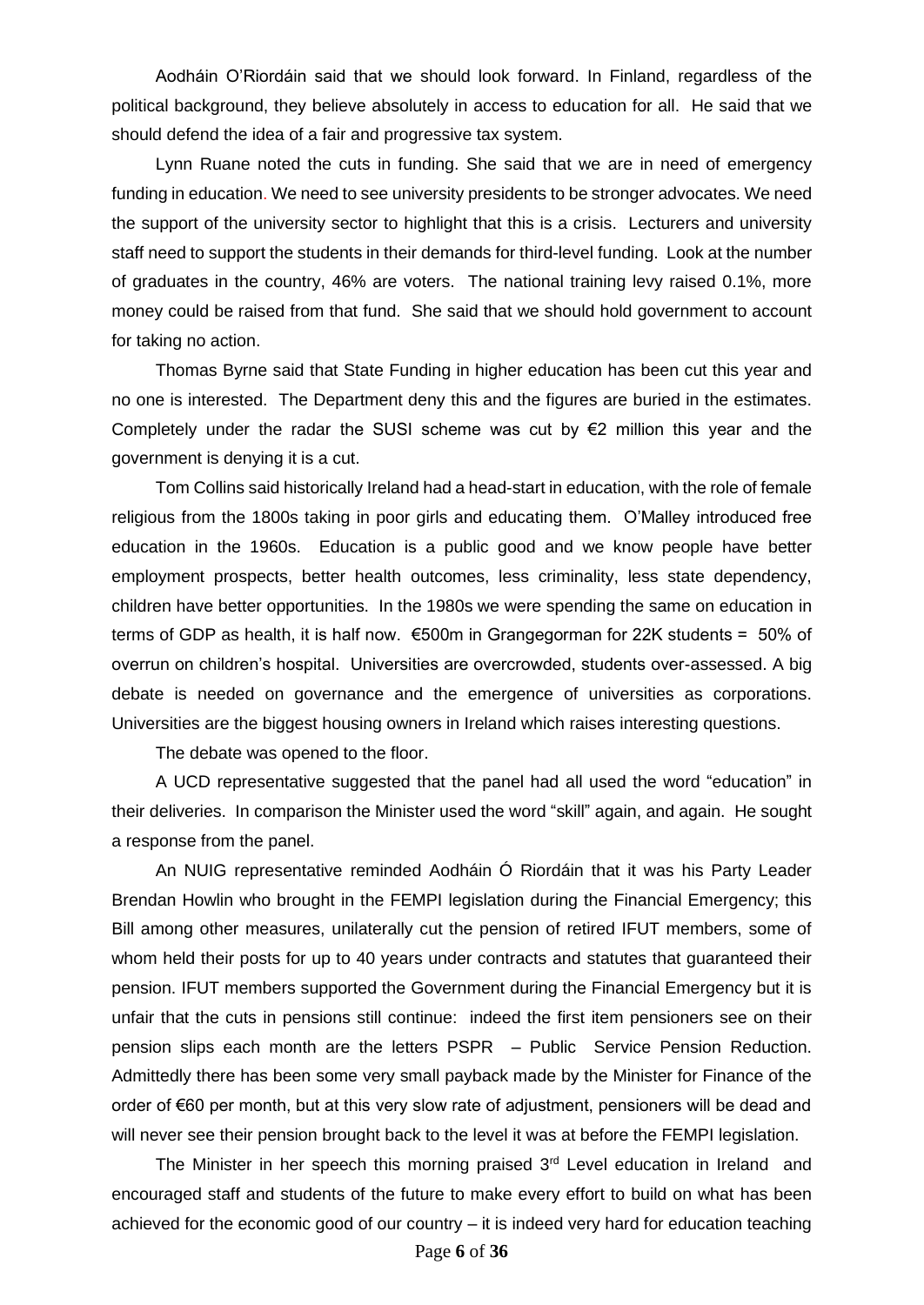staff to do this when they see the cynical treatment of the ageing retired  $3<sup>rd</sup>$  Level teaching staff and their dependents with regard to their pensions.

Teresa Keane, RCSI, made a point about protecting values. She stated that we need to have the guts to stand up for what we believe. SIPTU did stand up within our own organization. IFUT were silent.

Aodháin O'Riordáin said he wants to look to the future. The education system is based on inequality. We do not have basic provision for items like school books. School contributions cost €45 million. What do we vote for at election time? Public funding is good and necessary. I don't like the word skills, education is about freeing up the mind and preparing students for what lies ahead.

Lynn Ruane said education saves lives, transforms communities, has a positive effect on mental health, educating a woman can change inter-generational poverty.

Thomas Byrne spoke of the purpose of education. Some of us on this panel would not be here if we had not had the experience of higher education.

Tom Collins spoke about academic solidarity and the impact on institutional management. Employees increasingly do not support and engage with colleagues or students.

The President thanked everybody for their contributions and invited the guests to stay for lunch.

The General Secretary took the opportunity to welcome everyone to the Conference and apologized for not having had the opportunity to do so earlier, (which was due to the media interviews). She confirmed that she would speak to Conference later in the afternoon.

## **9 PRESIDENTAL ADDRESS**

The Presidential Address was delivered by Dr Aidan Seery of TCD, the text of this address is attached as Appendix III.

### **Following this the ADC Adjourned for lunch.**

The President opened the afternoon session. He asked Conference to sit and relax and enjoy a musical treat. He was delighted to introduce a young man who has served his time in higher education, who is a lifelong learner and an avid fan of classical guitar, and recently graduated with a BA in classical music from RIA Music.

## **10 ANNUAL REPORT 2018/19**

The President invited the General Secretary, Joan Donegan, to present the Annual Report for 2018/19. The text of the General Secretary's speech introducing the Report is attached as Appendix II.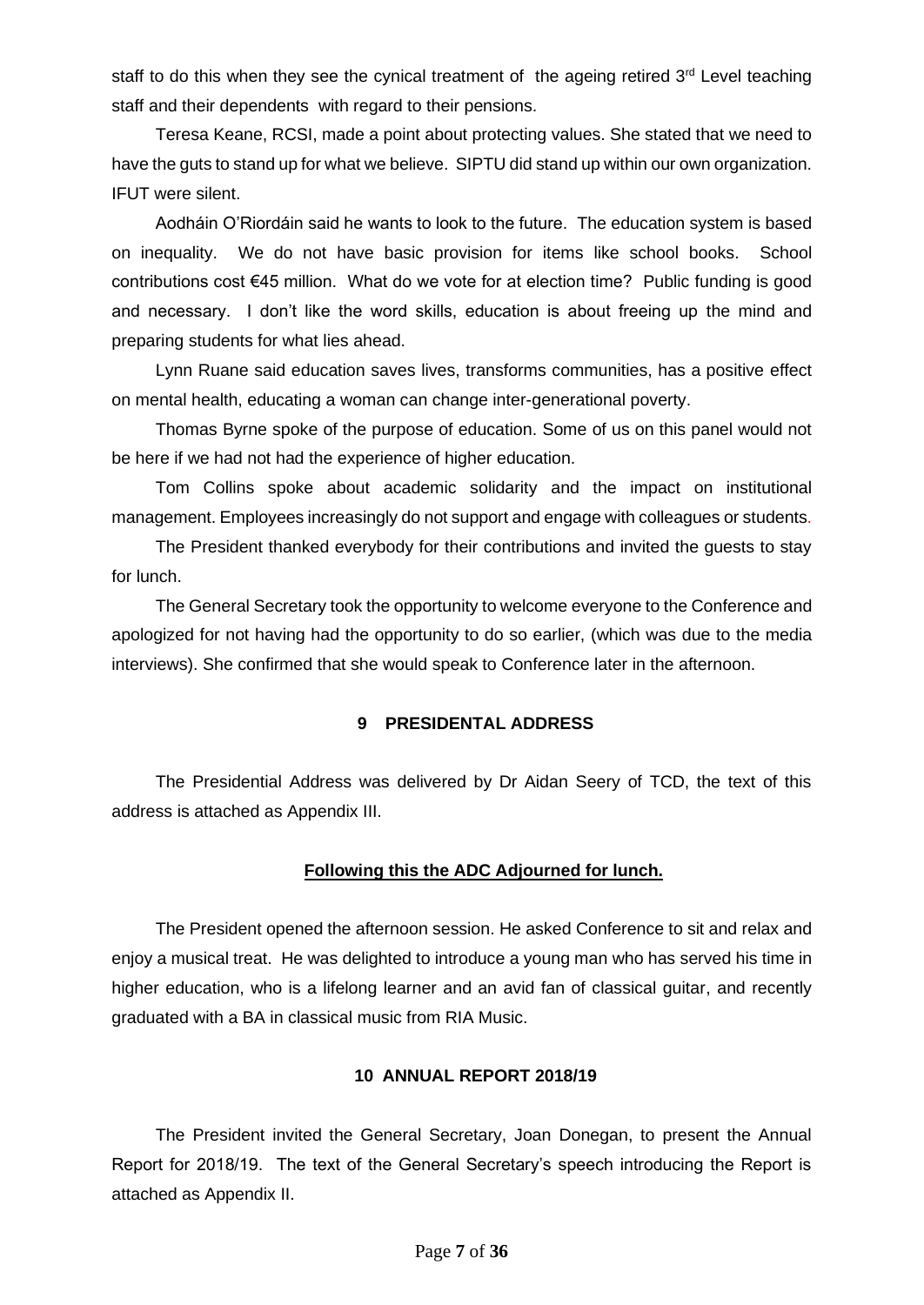The President then asked the ADC to approve the Annual Report and on the proposal of Emma Sokell, UCD and seconded by Edward Lahiff, UCC, the report was unanimously adopted.

#### **11 FINANCIAL REPORT**

The Financial Report for the year ended 31 December 2018 was debated in Private Session. It was presented to the ADC by the Vice President-Finance, Alastair McKinstry, who went through the Report in detail.

The first figure to note is the top-line: income from members is consistently up, from €711,000 to €733,000.

Following from this, the second number is the bottom line: After a deficit last year, we have a surplus of income this year of €80,000, at 1.5 million retained assets.

Both these figures are good news, but in fact better news than anticipated due to skillful management in Head Office and the re-organisation of systems and procedures.

The background to this is that the General Secretary, on taking over, took the opportunity to modernise IT and other procedures. This has been a 2-3 year exercise, for which we had anticipated a drop in finances as computers and office furniture and fittings were replaced, extraordinary work done in archiving and clearing old records, and consultancy work done in training and setting up of systems.

In practice this was done ahead of time and the expected loss this year became a surplus.

In Expenditure, we see a drop in personnel expenditure. This is partly due to an overlap in staff in 2017, as we had the new and outgoing General Secretaries simultaneously. In the 2018 time period, we see Fiona Lee coming on board supporting industrial issues and GDPR work.

From a financial perspective the big event of the year was the maturity of an existing investment, and its re-investment in a Zurich bond. The previous product was a BOI Bond, which delivered a surplus of €61,000. This product was guaranteed, no such product was available this time round, so a measure of risk was involved in the new Zurich Life Bond. A level 3 bond was chosen to give a relatively low risk. Even so, over the lifetime of the bond to date (since June 2018) it did fall slightly by December 2018, by €26,000, but has since recovered.

Committees and conference expenses have remained fairly static; the notable exception is the cost of Executive and IFUT committees, which dropped from €27,000 to €17,000 year on year, due to careful expenditure control. This has been helped by the decision to combine committee meetings onto weekends when Council is sitting.

Consultancies are a significant area. This has included John Gallagher going from €25,000 to €30,000; the Production People from €55,000 to €24,000. IT from €3,000 to €9,000 as part of the upgrade, and a large drop as Fiona Lee moves from Consultancy to personnel.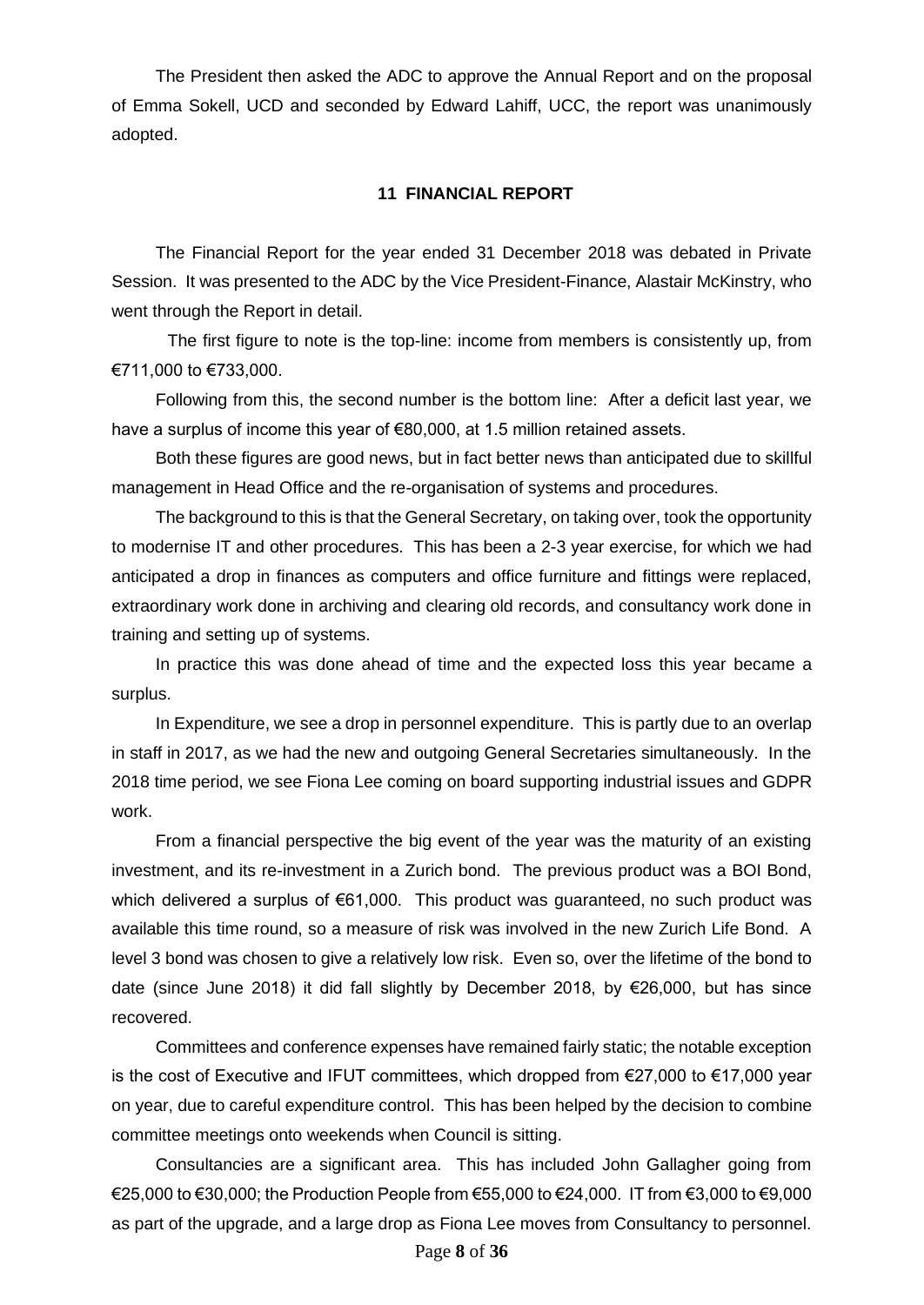In General expenses, we see a drop in costs of office supplies from €10,000 to €5,000, and a similar increase in electronic communications from €5,000 to €10,000. This covers the cost of licenses for Microsoft Office and Dropbox, which now handle communications and files not just at Head Office but also in the Branches.

Upcoming expected costs include: Updating the website, a planned event for retired members, and preparing for new staff as the workload increases. Our one main concern is that of rent: We currently pay €3,000 per month in rent, which for Central Dublin is very low. This is up for renewal in January 2020. The General Secretary has been investigating other opportunities, but as we have been very good tenants to date (including replacing furniture, etc.) we are on good terms with the landlord. This appears to be well in hand.

So, all in all, the finances for IFUT are healthy and have a positive outcome. The Executive and Trustees are happy with the directions and actions made by Head Office.

The President asked Conference for any queries on the Financial Report.

A TCD representative queried expenditure details of the consultancies.

Alastair McKinstry, Vice President-Finance, clarified that the Consultancies represented an increase for John Gallagher, Media Consultant, from €25,000 to €30,000, the Production People for media work increased from  $\epsilon$ 24,000 to  $\epsilon$ 25,000 and the biggest change was the IR&DPO who moved from consultancy to payroll.

The Financial Report was then put to the ADC and on the proposal of Anthony Harvey, RIA, and seconded by Angela Flynn, UCC, it was adopted unanimously.

The President thanked Alastair for all his work as Vice President-Finance.

## **12 APPOINTMENT OF AUDITORS**

The General Secretary advised the ADC that the Trustees had decided to reappoint Mazars as our Auditors for the coming year.

#### **13 ELECTION OF TRUSTEES**

The General Secretary advised ADC that the current Trustees' term of office has come to an end and thanked in particular, Gerard Enright, MICL, for being such a wonderful support and keeping an eagle eye on everything we have done, and Maureen Killeavy, UCD, a stalwart and loyal member who came to all the meetings.

The President announced that Cormac Ó Cuilleanáin, TCD, has been re-nominated and two other nominations have been received - Finian O'Shea, retired from CICE, and Peter Murray, retired from MU. These are the only nominations for the three positions of Trustees.

Proposer: Úna Crowley, MU Branch Seconder: Hugh Gibbons, TCD Branch They were unanimously elected.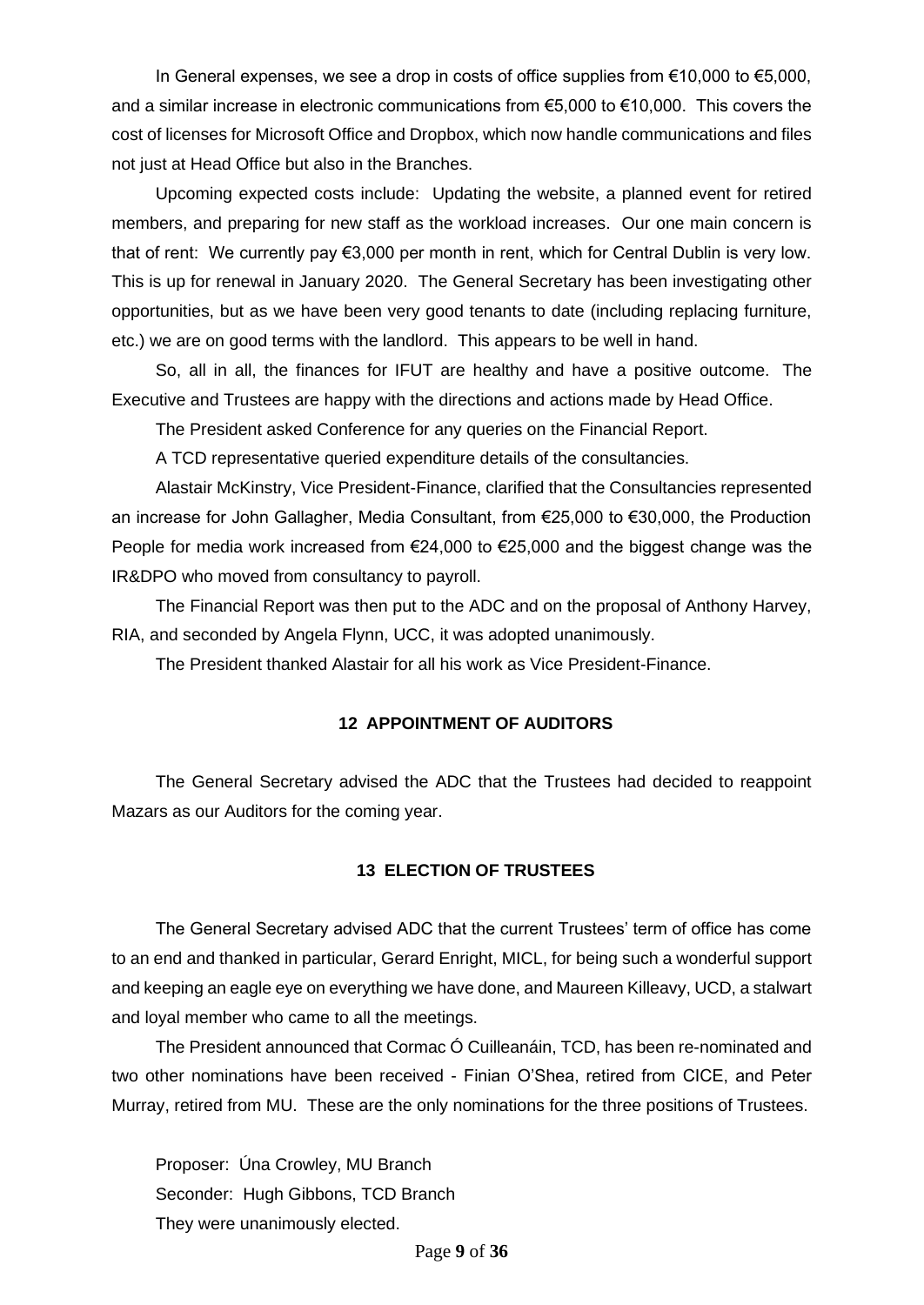## **14 DEBATE ON MOTIONS**

The President reminded Delegates of the Standing Orders Report and the need to state their name and branch when speaking.

## **1 Casual/Precarious Employment**

That IFUT redoubles its efforts to organise and represent casual/precarious academic staff in the Irish universities, while supporting such staff to gain visibility and speak out on their concerns.

## *Proposer: UCC Branch Committee*

Angela Flynn, UCC, proposed the motion stating that it was very fitting that the first motion debated today is on casual/precarious employment. This is a very important motion and has been a concern for IFUT for a long time. She used the adage "the hurt of one is the concern of many of us." The hurt of one in a vulnerable position is a feature of modern capitalism and modern neo-liberalism.

The motion was seconded by Emma Sokell, UCD, and carried unanimously.

## **2 Precarious Employment**

Universities are using precarious employment practices to shift the burden of risk onto staff. These practices include, but are not limited to extended probation contracts and employing staff on an hourly basis to avoid issuing contracts. IFUT should take national level action to address and publicise the continued and unacceptable proliferation of precarious work in the University sector and the stress this places on members.

## *Proposers: Robert Galavan, Aileen O'Carroll, Liam MacAmhlaigh, MU Branch Committee*

Mercedez Carbayo-Abengozar, MU, proposed the motion as a first-time delegate and advised ADC that this motion is very similar to the UCC motion. In particular, she highlighted the stress precarity is causing our colleagues. She said that she worked in a very precarious department, languages, and casual work is very high. She said that this fact was overlooked by the public, who think that university lecturers work in an ideal world. The stress levels are very high. I would be grateful if you would support this motion.

The Deputy General Secretary spoke to the motion stating that 'extended probation contracts' and employing staff on 'an hourly basis' avoids the issuing of contracts.

Firstly, there is a legal responsibility on all employers to issue contracts of employment to all employees, there is no differentiating between hourly, monthly or occasionally paid in the legislation. It is unacceptable that certain Universities remain uncompliant with this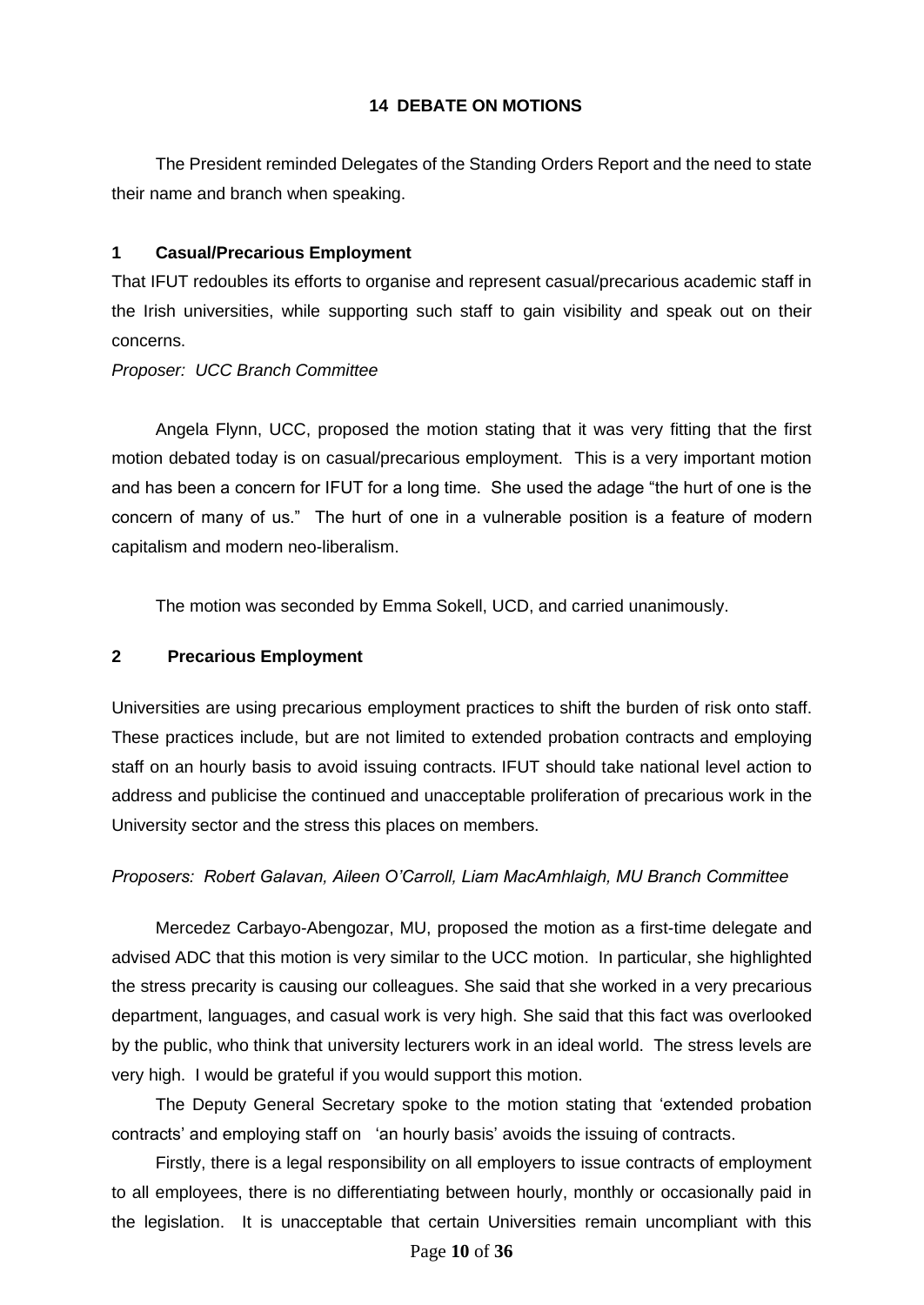legislation and as members come to us we will continue to take cases for them under the appropriate legislation.

## 1. Extended Probation Contracts

Tenure Track Contract, widely in operation across the University Sector internationally. Google: Academicpositions.com

*"Tenure Track*

*The tenure track is a professor's pathway to promotion and academic job security. It's the process by which an assistant professor becomes an associate professor and then a professor. The tenure track exists in most American and Canada universities, however, not all teaching and research positions at these institutions are on tenure track. An assistant professorship is the entry-level tenure-track position; lecturers and adjuncts are not on the tenure-track."*

(According to the same website):

*"Tenure grants a professor permanent employment at their university and protects them from being fired without cause. The concept is closely tied to academic freedom, as the security of tenure allows professors to research and teach any topic—even controversial ones."*

So, what's the issue with the contracts? The actual contracts that are being referred to in this Motion are being used in one University are entitled;

## **Five Year Fixed term (Tenure Track) in the School of ……**

The contract contains clauses such as:

- The University may, at the discretion of the University and subject to you achieving agreed outcomes in research, teaching and service, offer you a permanent contract of employment before or upon termination of this fixed-term contract.
- The University will indicate, no later than the end of the fourth year of your employment under this fixed term contract, whether or not the University intends to exercise its discretion to offer you a permanent contract of employment.

Another University is focusing on recruiting Ad Astra Fellows. There are

Lecturer/Assistant Professor positions on 5-year Fixed Term contracts similar to the Tenure track used in the earlier example in that permanency will be considered after 4 years' continuous employment subject to reaching certain targets:

*"These targets will include applying for a minimum of one externally-funded research grant each year, and there will normally be an expectation that at least one of these grant applications is successful for the four-year review to be satisfactory."*

The Motion calls on all of us to take action at national level to address and publicise the unacceptable proliferation of precarious work across the sector.

Most here will be aware of the "*Report to the Minister for Education and Skills of the Chairperson of the Expert Group on Fixed-term and Part-Time Employment in Lecturing in Third-Level Education in Ireland"* of May 2016, aka The Cush Report. Most here know that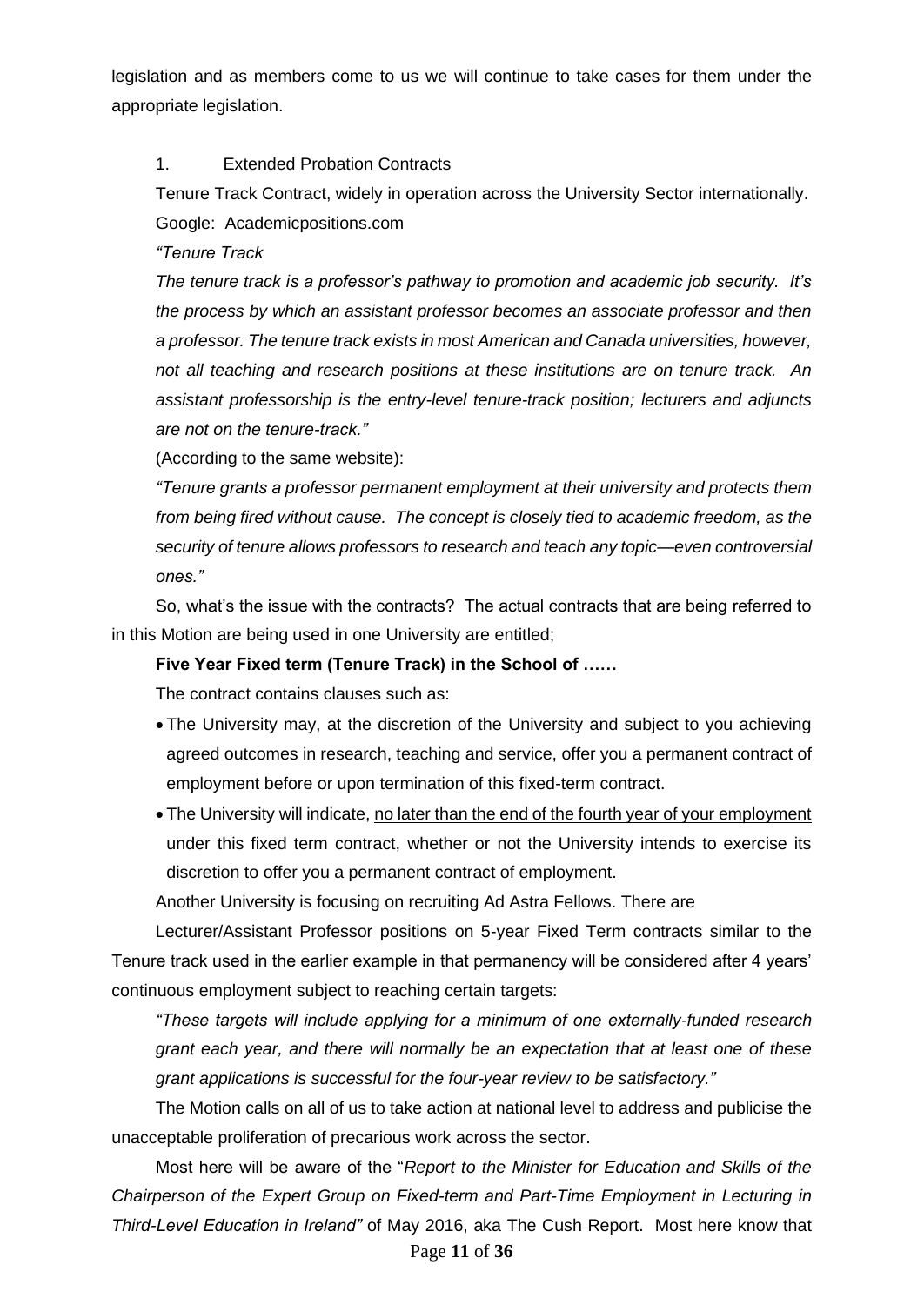there were 7 recommendations contained within the Report which have been accepted by the Minister, the most important, from IFUT's perspective remains the first recommendation i.e.:

*"I recommend that the qualification period for the granting of a contract of indefinite duration be reduced for a period of continuous employment in excess of three years to a period of continuous employment in excess of two years."*

Note: The above is for Lecturers (only).

Regrettably, despite enormous efforts on our behalf and substantial engagement with the other Unions operating in the University sector we have been unable, to date, to secure agreement with the Employers' side on a Dispute Resolution Procedure for any disputes that we have in the event that members, engaged under these contracts are not offered CID's after 2 years of continuous employment.

I remain hopeful that we will agree upon this process soon, and before the next ADC, and hopefully be given the opportunity to test the 'Ad Astra' and the 'Tenure Track' contracts through this adjudication process for any individual member who is refused a CID after 2 years of working under such a contract.

Margaret Robson, DCU, seconded the motion which was carried unanimously.

## **3 Precarious Employment / OneGalway and OneCork Movements**

This ADC notes that IFUT is part of the OneGalway and OneCork movements, where the Unions and Civil society campaigning organisations come together to work on common causes affecting our whole communities. These issues include precarious work and homelessness, affecting IFUT members.

Precarity is a major problem in the University sector, with the majority of those teaching earning hourly rates as PTTAs, and as researchers with no security of tenure by design. There are already active campaigns within IFUT, and via the One Movement where we all come together in Solidarity to fight this together. In this spirit, we support the precarity campaigns in OneGalway.

As part of the work against precarious employment in Galway, the OneGalway movement has been campaigning for tips in the hospitality sector to go to staff as customers intend. We note that the Private Members bill has been put before the Seanad, and we call on IFUT to support this, and the OneGalway and OneCork movements generally. *Proposer: NUIG Branch Committee*

Alastair McKinstry, NUIG, proposed the motion and noted that Trade Unions and civil society have come together to work on issues across the community. We all face the issue of precarity. One Galway decided to highlight two significant issues - Precarity of Employment and Tipping. Tipping does not affect us in the academic community but workers in the hospitality sector are tipped by customers who are unaware that the tips are being taken by management. This motion asks IFUT to support the legislation going through the Oireachtas.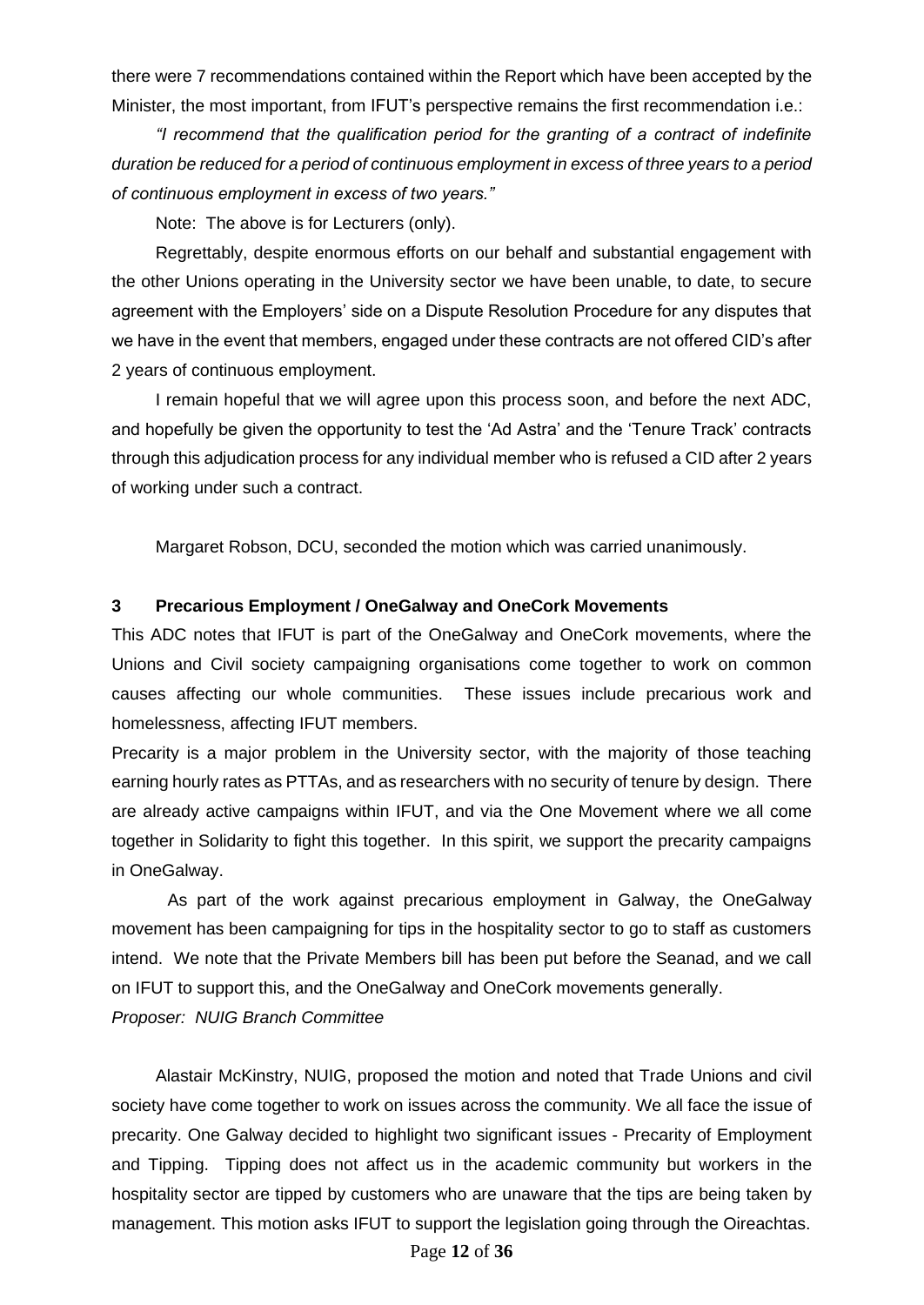Angela Flynn, UCC, spoke of the importance of Trade Unions working together and advised delegates that if it is not happening in your city it is coming soon.

Angela Flynn, UCC, seconded the motion which was carried unanimously.

## **4 IFUT'S Membership Structure in Relation to Members in Precarious Employment**

This ADC calls for IFUT to consider its membership structure to reflect the current precarious nature of the job for members who are required to change institutions to remain employed. Specifically, it calls to make it as easy as possible for members who change institution to transfer their membership to the relevant branch and for those members who are temporarily unemployed to retain their membership.

*Proposer: UCD Branch Committee*

Deirdre Flynn, UCD, proposed the motion and advised ADC that she is a precarious member of staff and that last year she moved between three Unions. She stated that each time you leave your employment and then return, you have to re-join your union. When not working during the summer you are no longer a member of a Union. We need to have a type of membership to reflect this. The Social Welfare office sends out forms at Easter and Summer. The UCD member said that when she was a member of the NUJ while (a freelance worker) she received these forms. She suggested a particular membership rate, perhaps 4 euro per month.

A TCD representative supported the motion and explained that postdocs are in similar positions as research staff and are badly affected by this issue and streamlining of membership would assist retention.

The General Secretary thanked Deirdre and said IFUT is trying really hard to support members who are in these situations. The difficulty is that in law due regard must be given to authorization for deduction from salary.

A UCC representative said that in the spirit of the motion, the General Secretary presents practical difficulties regarding deductions and payments, branch membership and the difficulty of joining/re-joining. He suggested that we can tease out these elements and come back with practical suggestions.

A DCU representative who also works in TCD and is a precarious worker in both places, said she pays an annual membership rate so does not have to join and re-join.

An NUIG representative expanded on the point of the UCC representative. He said that IFUT are flexible in retaining people out of employment when they are engaged in defending unfair dismissals cases. There is some scope, i.e. some members are affiliated to the Central Branch rather than a university. He suggested that we could temporarily park members there and not apply a subscription rate.

A UCD representative responded saying deduction at source shouldn't be an issue. Not all members pay through salaries. They pay by direct debit.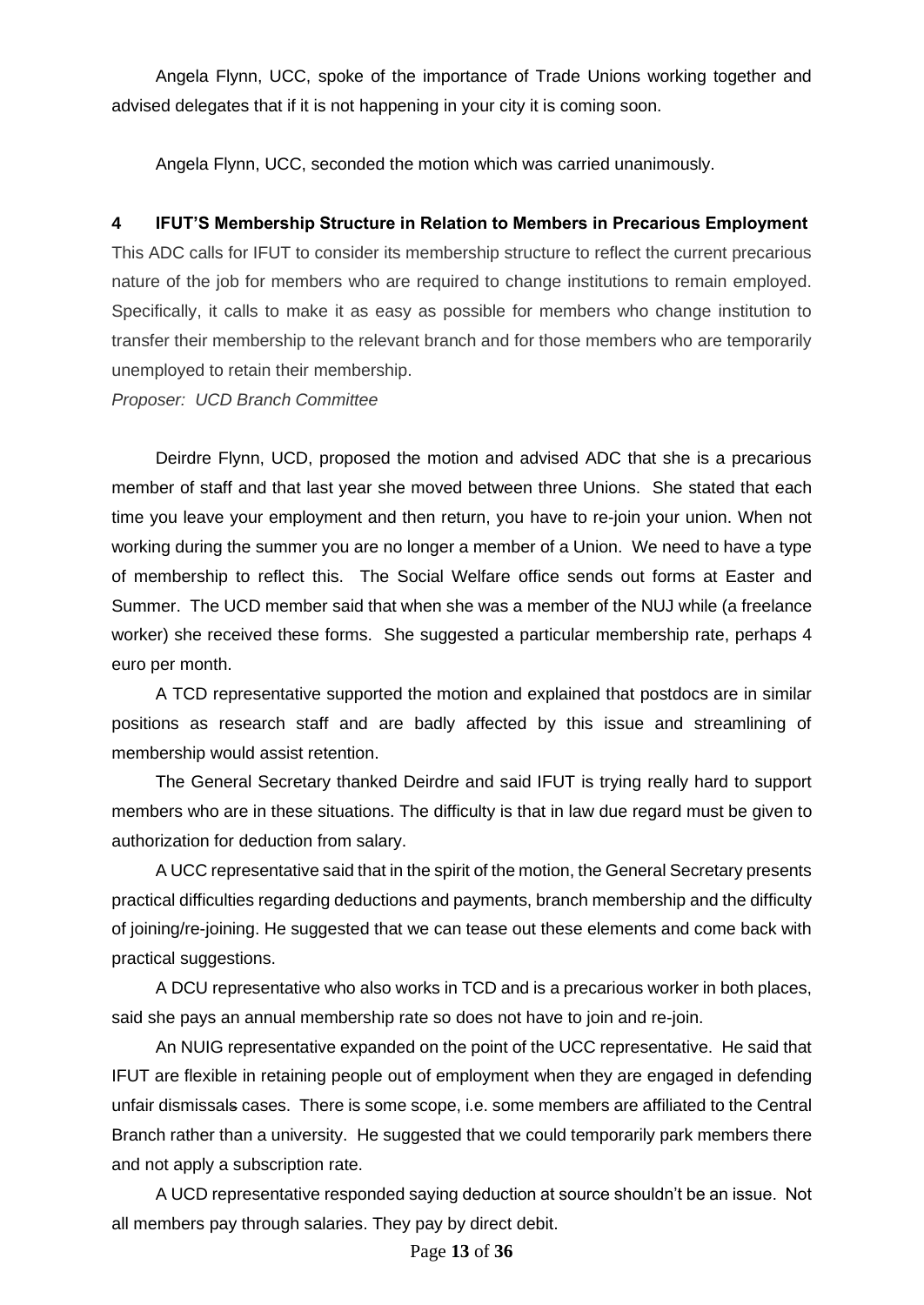Emma Sokell, UCD, seconded the motion which was carried unanimously.

## **5 IFUT's Commitment to Precarious Workers**

This ADC calls for IFUT to reaffirm its commitment to precarious workers, short-term contract workers, fixed and specific term and calls on universities to give pay restoration to hourly paid and precarious employees.

*Proposer: UCD Branch Committee*

Deirdre Flynn, UCD, proposed the motion and said, that she is a member of staff in many universities. I work in the gig economy and will be back out of work on 31 May. Last year I worked in 3 institutions, my annual income was under €20K, with no sick leave, no carers' leave, this is not addressed by the Cush report. Hourly paid staff received 47 cent per exam paper corrected in MICL, which is less than €2 per hour. I am not paid enough to pay tax. I want to know that I can pay my rent in September.

Emma Sokell, UCD, thanked Deirdre, on behalf of IFUT and the UCD Branch, for being prepared to speak about something so personal. The Casualisation Charter can make a difference and we should all remind our colleagues to stop and think about these issues.

A TCD representative said that there is a serious problem with how the public view the salary of staff in Higher Education. Many believe all staff are well paid.

A DCU representative said that more and more precarious jobs are being introduced and we need to appeal to our colleagues to help stop this injustice.

An RCSI representative said that we are part of the problem and we have to be part of the solution.

An NUIG representative stated that he was disgusted that we have universities which act like supermarkets. There is a problem with the word 'deplore', motions should use the word "action."

A representative from UCC said - Every day I am working on a precarious work issue. There is a role for everyone to campaign and we need to handle tricky personal issues with caution.

A representative from UCC raised the issue of Athena Swan and queried that if there are so many different systems of payment, barriers in work, no sick leave, then these issues should be raised within Athena Swan.

A representative from UCC said IFUT UCC have no data on precarious employees, however they did receive data from Athena Swan.

An MICL representative taking up the NUIG representative' point, said we need to find a way to take action on this. Employees want security and want to plan for the future. HEIs are not advertising jobs, they are advertising part time jobs for maternity cover.

A representative from TCD said universities are invested in Athena Swan and suggested an annual ugly duckling award.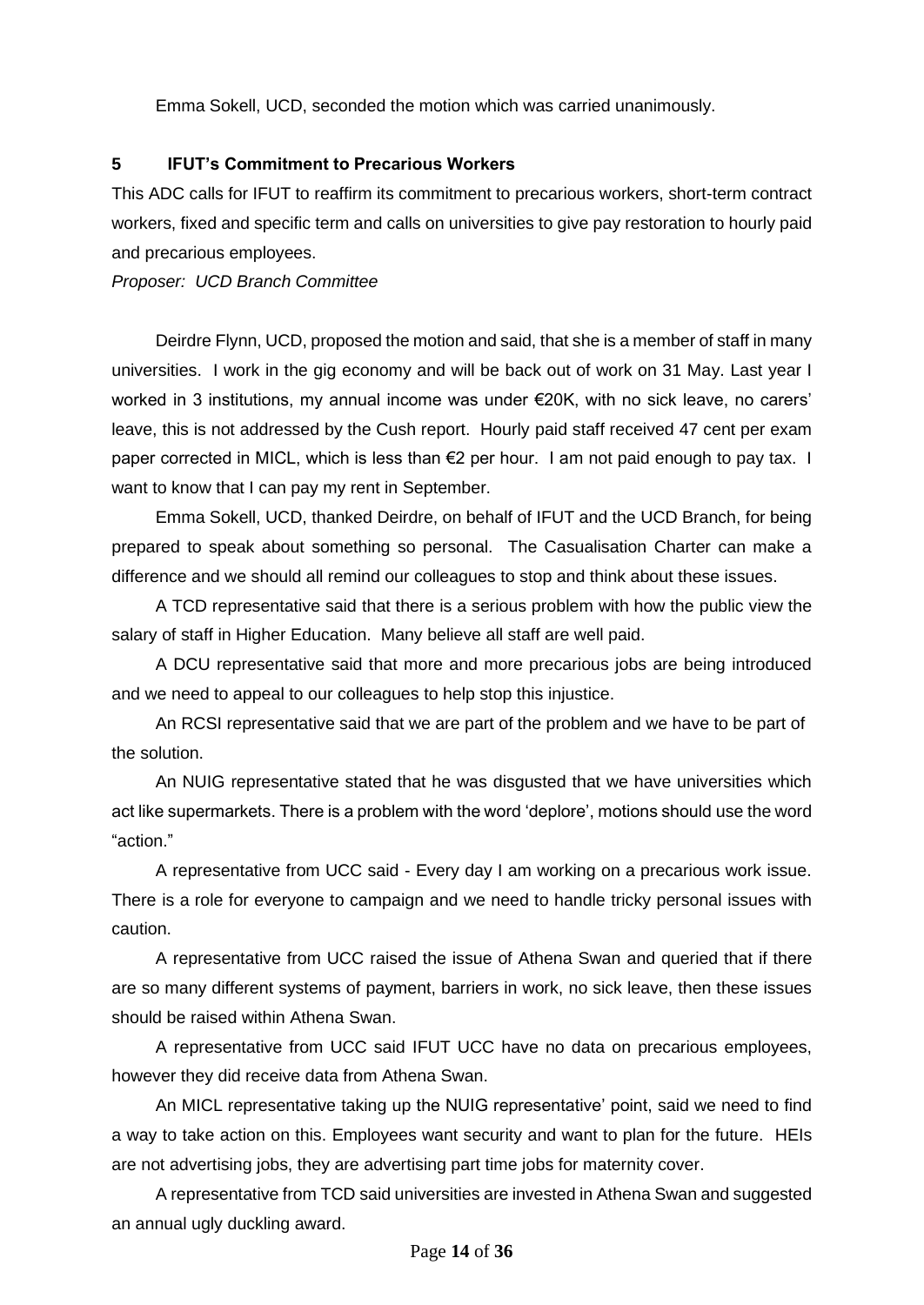A representative from UCC said - Before working in universities generally I thought universities were the best places to practice equality and then I worked in universities and realised that they are the worst place for equality. Not being paid during summer is an injustice. Universities should introduce full time positions for their workers.

A representative from UCD said - Every year we have the same conversation. Very few of us are in a Union and you can't represent us if we are not in a Union. In some universities 50% are precarious teachers.

Darren Fayne, TCD, seconded the motion which was carried unanimously. The President thanked Deirdre for her impassioned speech.

## **6 Third-Level Boycott of the WRC Adjudication Process**

Traditionally issues related to regularisation of individual staff contracts were dealt by adjudication at the WRC under the provisions of the Industrial Relations Act. Adjudication provides that the outcome of that process can be appealed to the Labour Court where the eventual decision becomes binding on both parties.

The Department of Education has now instructed university HR departments to refer such cases to conciliation at the WRC. This is on the basis that appeals to the Labour Court from this process are non-binding. The University Sector is now effectively boycotting the WRC adjudication process when dealing with precarious staff contracts which makes the entire process meaningless.

This ADC calls for IFUT to ensure that the WRC Adjudication process is accepted by the university HR departments as the appropriate mechanism to deal with individual industrial relations cases.

## *Proposer: Executive*

The General Secretary proposed this motion on behalf of the Executive Committee.

As delegates will know, we in IFUT fight more cases on behalf of individual members than any other Trade Union in Ireland (and, given that Ireland's industrial relations system is different to that of any other country that I know of, this means that we probably fight more such cases than any other Trade Union in the world!)

The reasons for this state of affairs are various and include our own ethos and culture as a Union but a very significant factor is the extraordinary prevalence of precariousness and exploitative job contracts in Higher Education

You would possibly have thought that, given this shameful situation that our Department of Education would be trying to reduce these disgraceful statistics by tackling the most common source giving rise to them. Well, I'm sorry to tell you that you are naïve if that is your expectation.

No, what our esteemed Department of Education does is, not to promote or support any initiatives to tackle precariousness, but rather to instruct our university management to make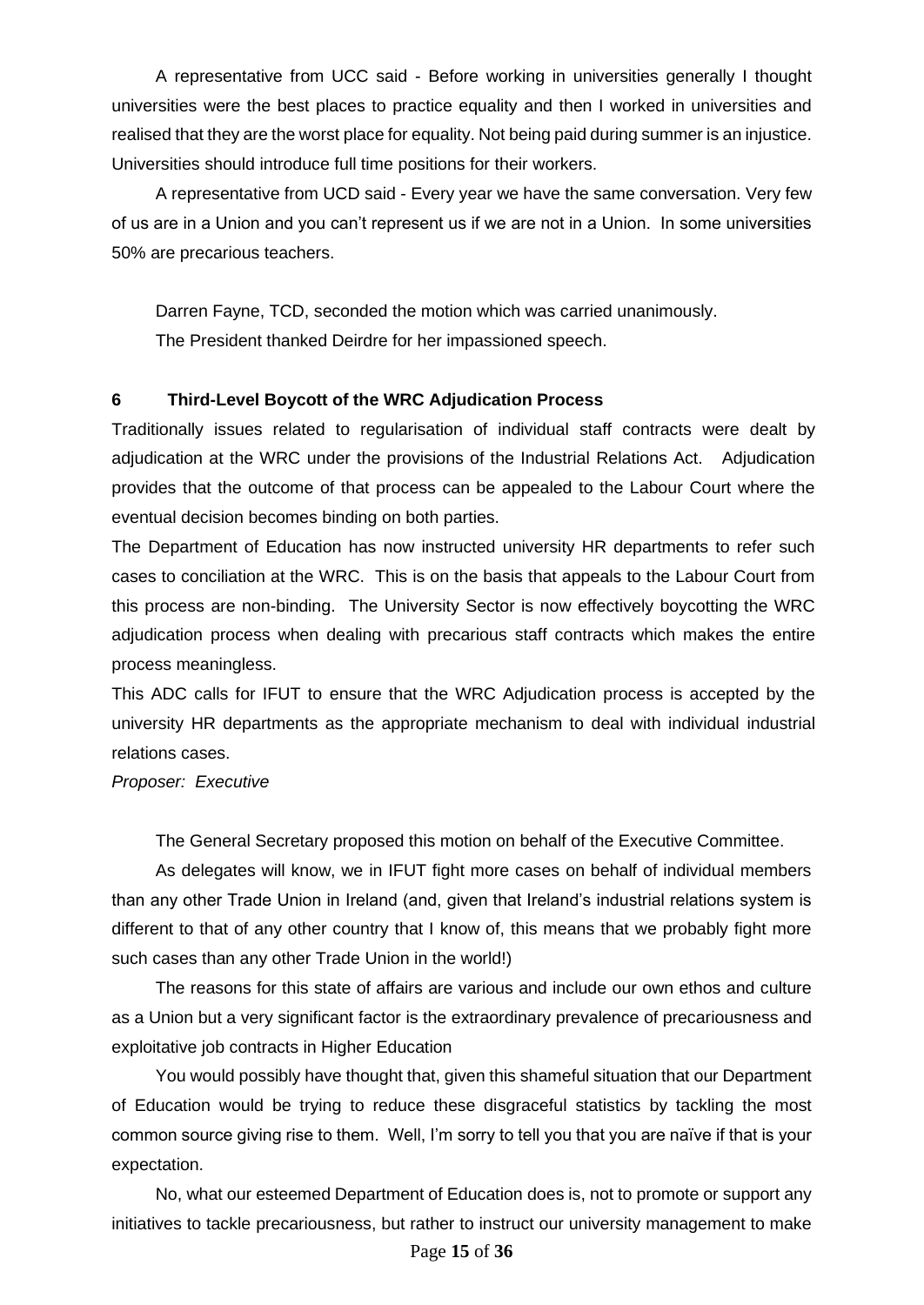it more difficult for IFUT and other Trade Unions seeking justice for individual members to have such cases examined by a third party!

Allow me to explain the details of this extraordinary and disgraceful response.

Ever since 1969 Rights Commissioners (now called Adjudicators) have been available to trade Unions as a fast and efficient means of getting recommendations which resolved grievances concerning individual employees. This system, administered by the LRC (now the WRC) provided a quick, less formal, less stressful forum for the resolution of injustices concerning individuals. The system worked as evidenced, in part, by the huge number of successful cases taken by IFUT over the years.

You might have thought that the Department would be pleased. But, oh no!! What they have done is, in effect, to instruct universities not to agree to these cases being heard by an Adjudicator at all!

In a circular letter sent by the Department to all universities on May  $31<sup>st</sup> 2018$  university managements have been instructed to force Unions taking on such cases to take them instead through the much, much slower, more cumbersome and vastly more stressful procedures of Conciliation and appeal to the Labour Court.

An RCSI representative asked if IFUT could go to the Irish Human Rights & Equality Commission, that there may be a route there for precarious workers? IFUT can make statements but we need to look at ways at having some influence.

The General Secretary responded to the debate and thanked the RCSI representative for her suggestion. She advised Conference that IFUT have set up meetings with the Department of Education. IFUT have to be able to represent our members in a forum which tax payers pay for.

Alastair McKinstry, NUIG, seconded the motion which was carried unanimously.

## **15 ADDRESS BY MIKE JENNINGS, FORMER GENERAL SECRETARY, ON INTERNATIONAL AFFAIRS**

The President invited Mike Jennings, former IFUT General Secretary, to address Conference on International Affairs.

The text of the speech is attached at Appendix V.

The President thanked Mike for the compassion and commitment to this work in international affairs.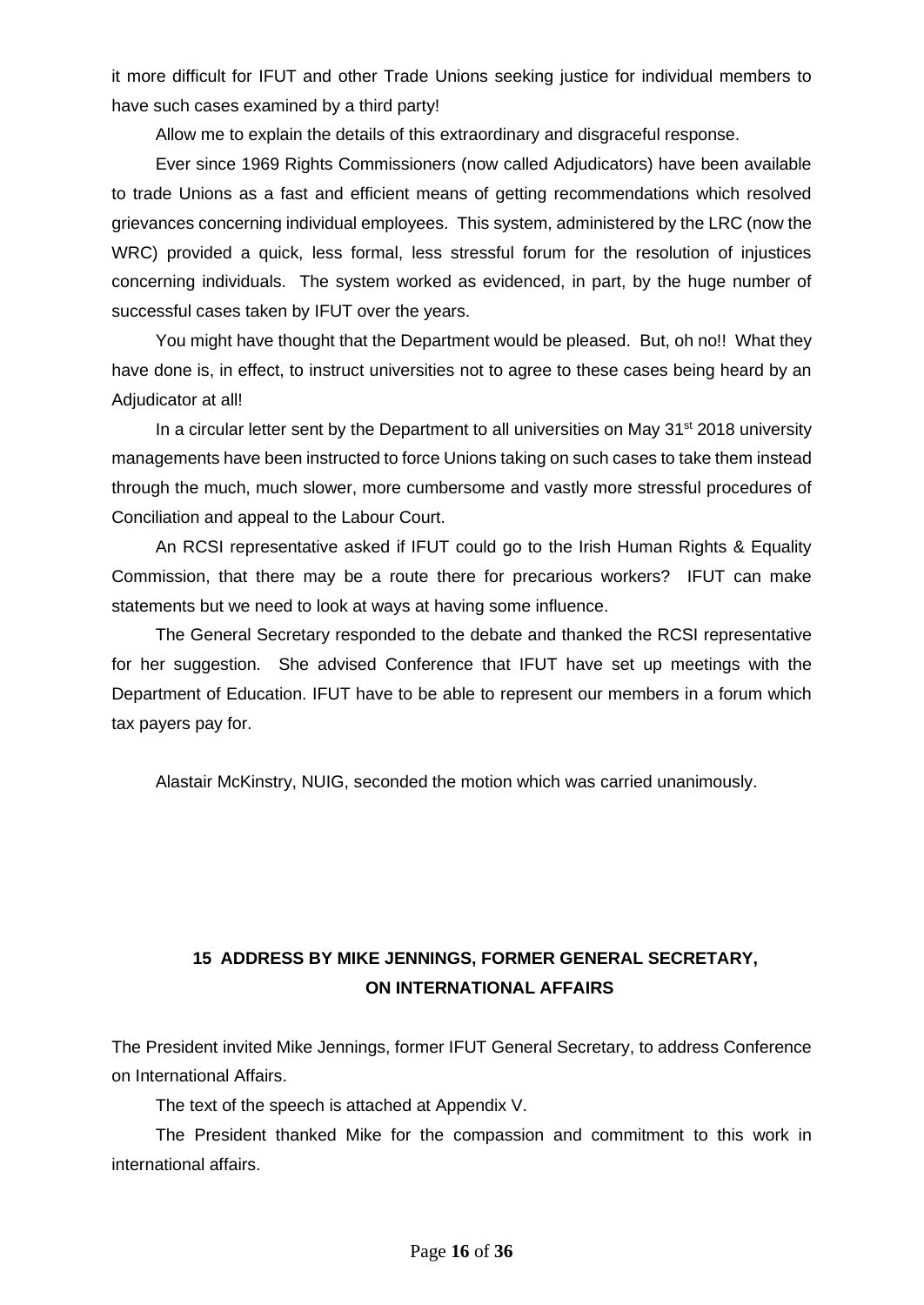The Presidentintroduced a raffle for four prizes, two donated by Seán Couch (Financial Consultant), one by Cornmarket, and one by the Teachers Union of Ireland Credit Union.

Incoming president.

Una Crowley, MU, won the Amazon Dot which she donated back to the Conference and Anita Wilcox, UCC, then won the prize.

Séamus Searson, SSTA, won €150 voucher.

Regina Joye, UCD, won €100 voucher.

Gerard Enright, MICL, won €50 voucher.

The President then returned to order of business.

## **7 Metricisation of the Higher Education Sector**

This ADC calls on IFUT to fight the metricisation of the HE Sector in Ireland and to lobby to ensure that the practice of measuring faculty members' academic performance through simple metrics/performance indicators is not allowed to become embedded in the management practices of Irish universities. This ADC stresses the importance of recognising that academic careers are and should remain multi-faceted in nature and consequently impossible to quantify with simplistic measures.

## *Proposer: Executive*

Emma Sokell, UCD, proposed the motion and said we should vigorously fight against any initiative that seeks to measure faculty members' academic performance through simple metrics/performance indicators.

Virginia Conrick, UCC, seconded the motion which was carried unanimously.

## **8 Funding of Higher Education**

IFUT calls on government, political parties and other stakeholders to engage urgently with the recommendations of the Cassells report (Investing in National Ambition: A Strategy for Funding Higher Education. Report of the Expert Group on Future Funding for Higher Education, March 2016) in order to fully restore public funding to the Irish universities and ensure the continuation of higher education as a high quality public good, accessible to all, regardless of ability to pay.

*Proposer: UCC Branch Committee*

Edward Lahiff, UCC, proposed the motion.

The precipitous decline in state funding to our universities is well known, and with it the deterioration in staff-student ratios and the increasing financial burden on students and their families. Ours is a sector in considerable crisis.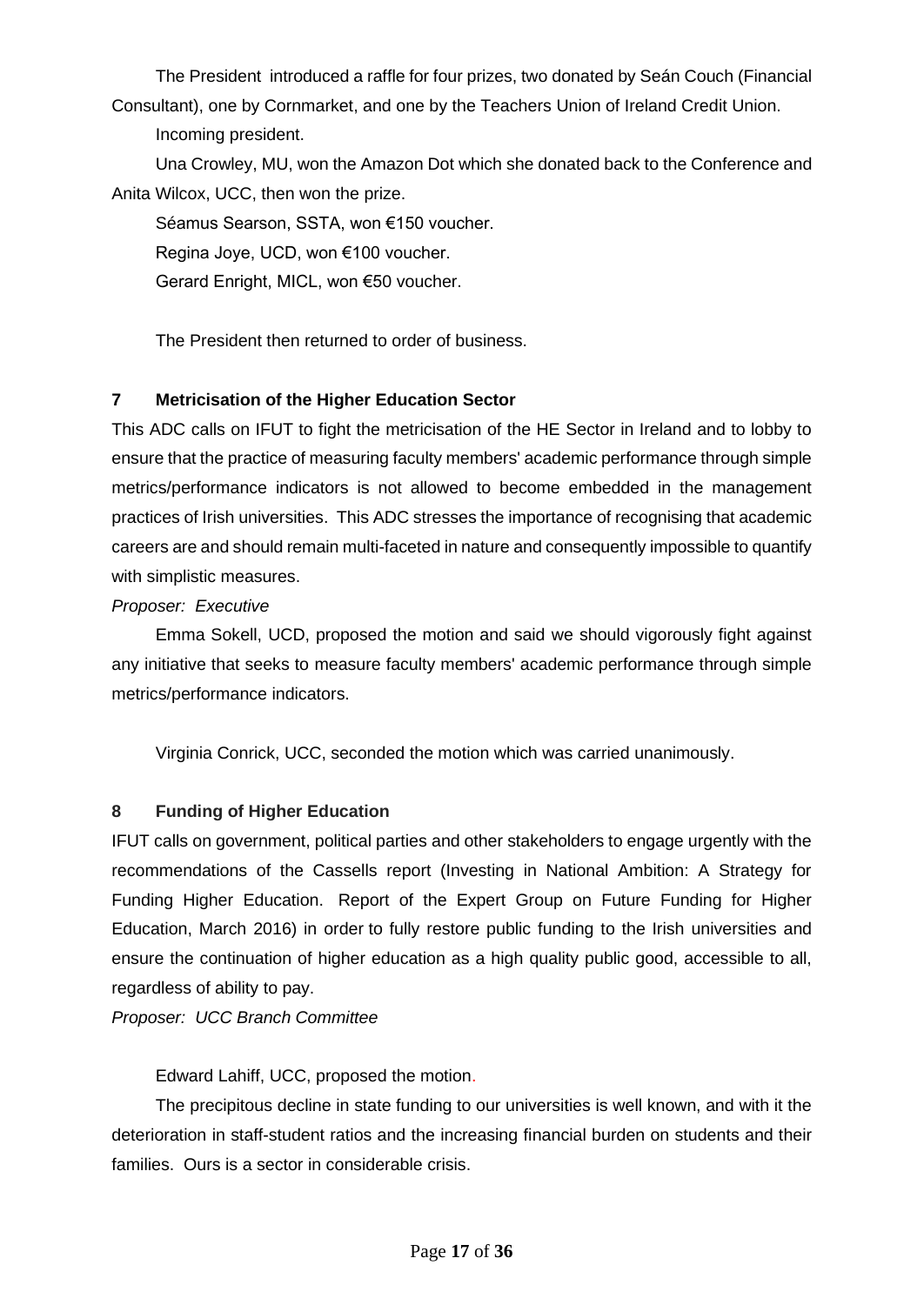In 2016, the Cassells report identified the need for an extra  $\epsilon$ 600m a year by 2021 whether from public coffers, students or a mix of both — to maintain quality in higher education, rising to €1bn annually by 2030.

Cassells reported that "A significant increase in investment is needed … for the next phase of Ireland's economic, social and cultural development. Countries at similar levels of development … devote more attention and resources to ensuring high-quality education that is free at the point of access to students from a range of social backgrounds."

The Expert Group recommends an increase in investment targeted in three areas over the next 15 years, but the urgent need to restore and enhance quality means that the annual increase in funding needs to be higher in the next three to five years.

This is necessary in three key areas:

- Core Funding
- Capital Funding
- Student Support

Cassells put forward three funding options:

- A predominantly state-funded system;
- Increased state funding with continuing student fees;
- Increased state-funding with deferred payment of fees through income contingent loans.

Since then, our politicians, and specifically our government, have failed spectacularly in moving this agenda forwards.

Research by Thomas Estermann of the European Universities Association shows thirdlevel funding in Ireland as a share of gross domestic product was half of what it was in 2017 compared to 2012.

This was despite a growth in student numbers, which has seen enrolment at third-level climb by a quarter between 2008/9 and 2017/18. Estermann argues that Ireland is one of just two European countries where the third-level education system is "in danger" due to a funding shortfall and rising student numbers.

"Funding per student has declined, and third-level capital infrastructure is underfunded. Meanwhile, restrictions remain on staff recruitment, leaving Ireland near the bottom for the autonomy of its universities to recruit staff. Ireland's GDP growth suggests possibilities for renewed investment in its universities."

For over two years, the Oireachtas Education and Skills Committee has been discussing the options set out in the Cassells report: Minister for Education Richard Bruton has repeatedly said that a "consensus" on a new higher education funding model is needed. A year ago, Peter Cassells himself declared that it was now time for a decision on the way forward. "We are probably coming to the stage", said Cassells, "where decisions need to be made".

A year ago, the Coalition for publicly funded education, of which IFUT is a part, called on the Irish government and the Joint Oireachtas Committee on Education and Skills to make a long-term decision and invest in the publicly-funded third-level education model as outlined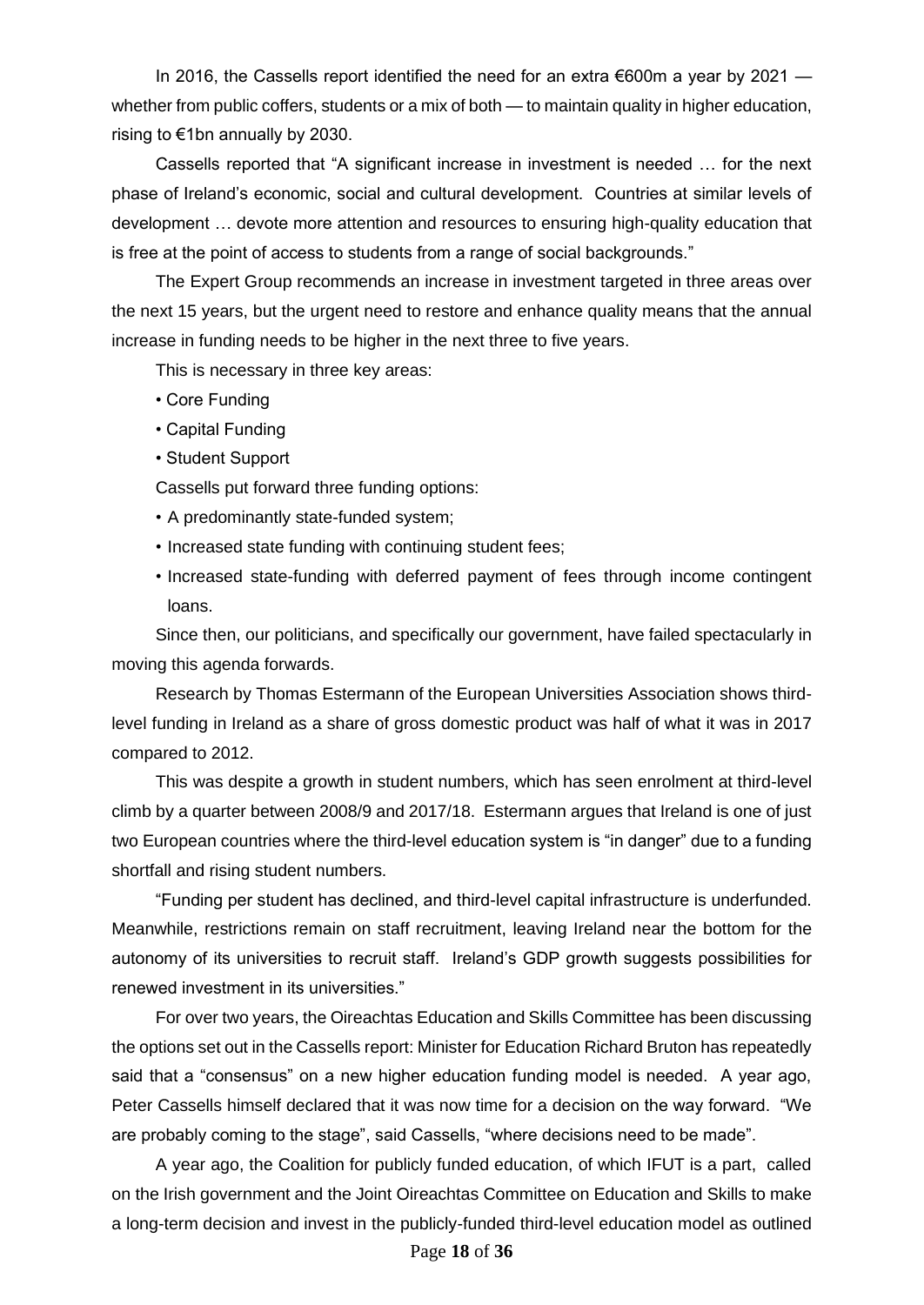in the Cassells Report. In April this year, Students Unions and their allies again took action to highlight the problems faced by students in particular.

Public funding is a fundamental principle of good quality higher education, as recognised throughout Europe and much of the world. This is not just a matter of fairness, but goes to the heart of the values that associate with quality university education .

As international experience shows, without proper public funding, we cannot hope to achieve:

- real equality of access
- decent academic careers
- academic freedom
- universities that meets the needs of the wider society and economy in terms of courses, research and wider public participation.

Our current drift to private funding and a corporate structure is severely eroding these values. Chasing foreign students on the basis of their ability to pay high fees, I suggest, is not a value we can support, and nor is the pursuit of research on the basis of its financial return to the university. Creeping privatisation, and corporatisation, means not just a change in our funding model, but a fundamental reorientation of university management culture, of how students are perceived, and of the role of universities in society.

Without necessarily prescribing the details of what a sustainable funding model for the Irish University sector would like, IFUT should demand urgent action by government and all political parties.

I commend this motion to this conference.

Emma Sokell, UCD, seconded the motion which was carried unanimously.

## **9 IFUT Membership of Eurodoc**

Conference notes that on April 3<sup>rd</sup> 2019 IFUT was voted in as the official representative of postdoctoral researchers in Ireland.

Eurodoc represents the European Council of Doctoral Candidates and Junior Researchers. It is an international federation of 29 national organisations of PhD candidates, and more generally of young researchers from 28 countries of the European Union and the Council of Europe.

Eurodoc's objectives are:

- To represent doctoral candidates and junior researchers at the European level in matters of education, research, and professional development of their careers.
- To advance the quality of doctoral programmes and the standards of research activity in Europe.
- To promote the circulation of information on issues regarding young researchers; organize events, take part in debates and assist in the elaboration of policies about Higher Education and Research in Europe.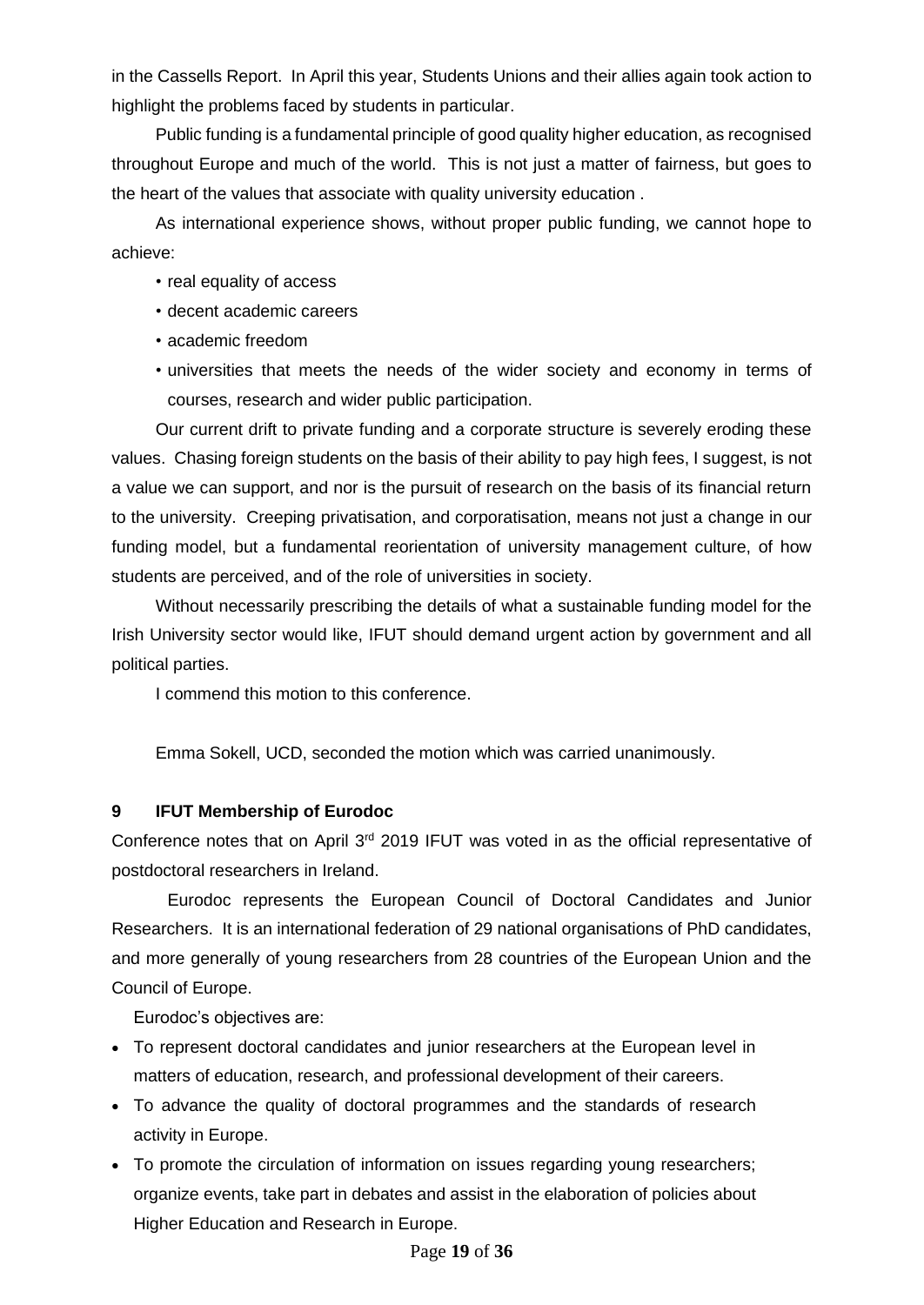• To establish and promote co-operation between national associations representing doctoral candidates and junior researchers within Europe.

Eurodoc are actively representing Early Career Researchers (ECRs) to UNESCO, the Directorate-General (DG) for Research and Innovation (RTD), Council of Europe, Expert Group (EG) for Education and Skills under Open Science (OS) at the EC, MEP Dan Nica who is responsible for drafting the legislation for HorizonEU (successor to H2020), EUA, the European Parliament, Nature Careers and various other stakeholder organisations. Conference calls on members to engage with Eurodoc to help achieve common goals. *Proposer: TCD Branch Committee*

Darren Fayne, TCD, proposed the motion and advised Conference that Eurodoc is a European federation of 18 countries representing early career researchers, PhD candidates right up to Professor. Darren attended the Eurodoc ADC where he was successful in achieving official representation for IFUT within Eurodoc. He said that he hoped that this forum would provide additional data which could help change research in Ireland.

Elizabeth Culleton-Quinn, TCD, seconded the motion which was carried unanimously. The President wished Darren well and stated that this was a major achievement.

## **10 Collective-Bargaining Rights for IFUT Members in DCU**

That this ADC welcomes the recent agreement between IFUT and SIPTU that provides for the establishment of mechanisms which will vindicate the collective-bargaining rights of IFUT members at DCU. Further, ADC echoes the DCU Branch Committee in acknowledging the work of the General Secretary and Deputy General Secretary, and the solidarity of colleagues in all IFUT branches, both of which were so vital to this achievement.

*Proposer: DCU Branch Committee*

Sue Miller, DCU, proposed the motion and said that IFUT members in the former Colleges of Education, CICE, MDI and SPC engaged constructively with the incorporation process with DCU from 2013 onwards. Under the leadership of the former General Secretary, Mike Jennings, they eventually reached a collective agreement in August 2016 and the support of Council and Executive was much appreciated throughout this period. At the point of incorporation, the right to collective representation and recruitment had not been agreed on behalf of IFUT DCU members. IFUT entered a further period of prolonged negotiation on these issues led by General Secretary, Joan Donegan, and Deputy General Secretary, Frank Jones, with the support of Fiona Lee and Phyllis Russell. Throughout this difficult time IFUT members in DCU were encouraged by the support of IFUT President, Aidan Seery and the Executive and Council and the solidarity shown by individual branches and their members.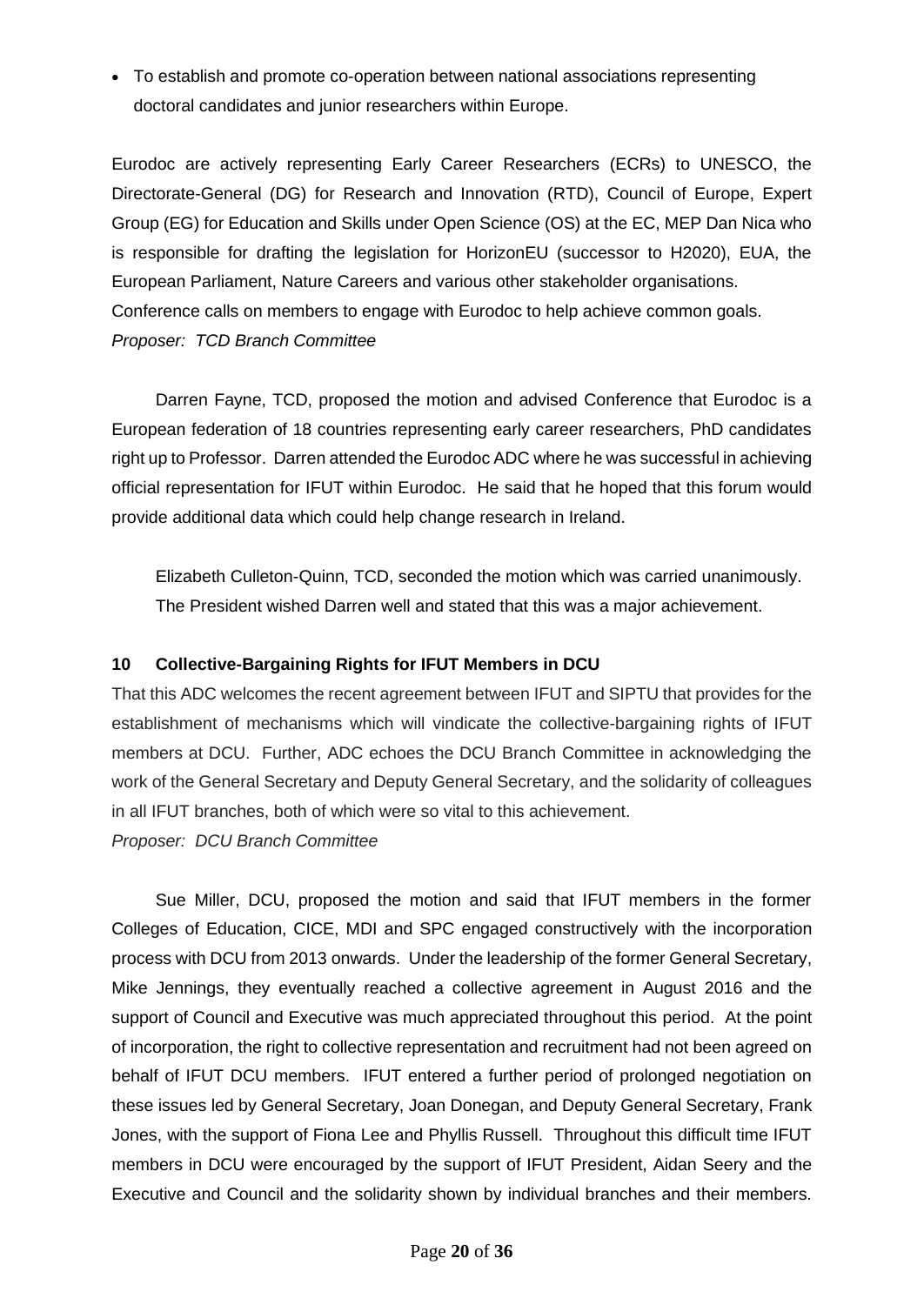We do not take this support lightly and on behalf of the IFUT DCU Branch I extend our gratitude and thanks.

We welcome the recent agreement with SIPTU and acknowledge the work done by so many to reach this point. A recent blog post by American academic Paul Thomas referring to strike action by secondary teachers in South Carolina on May  $1<sup>st</sup>$  notes that 'teaching conditions are learning conditions' and DCU IFUT Branch looks forward to working with SIPTU colleagues in representing our respective members on the many challenges facing all workers in higher education today.

Anthony Harvey, RIA, proposed an amendment to the Motion

"This ADC also salutes the wisdom, patience, tenacity, dignity and resilience displayed over several grueling years by Sue Miller and her colleagues on the committee of what is now the DCU Branch. At all times they worked tirelessly for the good of their members, and indeed for the best possible outcome for the combined institution, even though the process of the merger was as stressful for themselves as it was for those they represented. We are grateful for the commendable example they have set of IFUT principle and practice at its best."

Margaret Robson, DCU, seconded the amended motion which was carried unanimously.

The President said it had been the defining issue of his presidency and it gave him great pleasure to leave his post with what promises to be a renewed solidarity with our sister Unions, and he thanked Sue for all her work.

## **11 Academic Freedom**

This ADC notes the threats to academic freedom in Hungary under the government of Prime Minister Orbán. The ADC notes in particular the 2017 law which has seen the independent Central European University effectively forced out of Hungary, as well as the 2018 decree which gives the government powers to prevent universities from offering politically unpopular programmes. This ADC calls on the Hungarian government to uphold academic freedom as explicitly guaranteed in the Charter of Fundamental Rights of the European Union. *Proposer: UCD Branch Committee*

Emma Sokell, UCD, proposed the motion.

Anthony Harvey, RIA, asked how could IFUT achieve such an outcome. He asked would a letter on our headed paper to the President of Hungary be sufficient?

The President advised on a point of information that we would write to the Prime Minister and Hungarian ambassador outlining this motion.

Angela Flynn, UCC, suggested a strategy to involve the organisation of Scholars at Risk, an international network which supports academics throughout the world whose work is in danger. It offers academics opportunities to come to safer countries to complete their research. Their Head Office is in New York.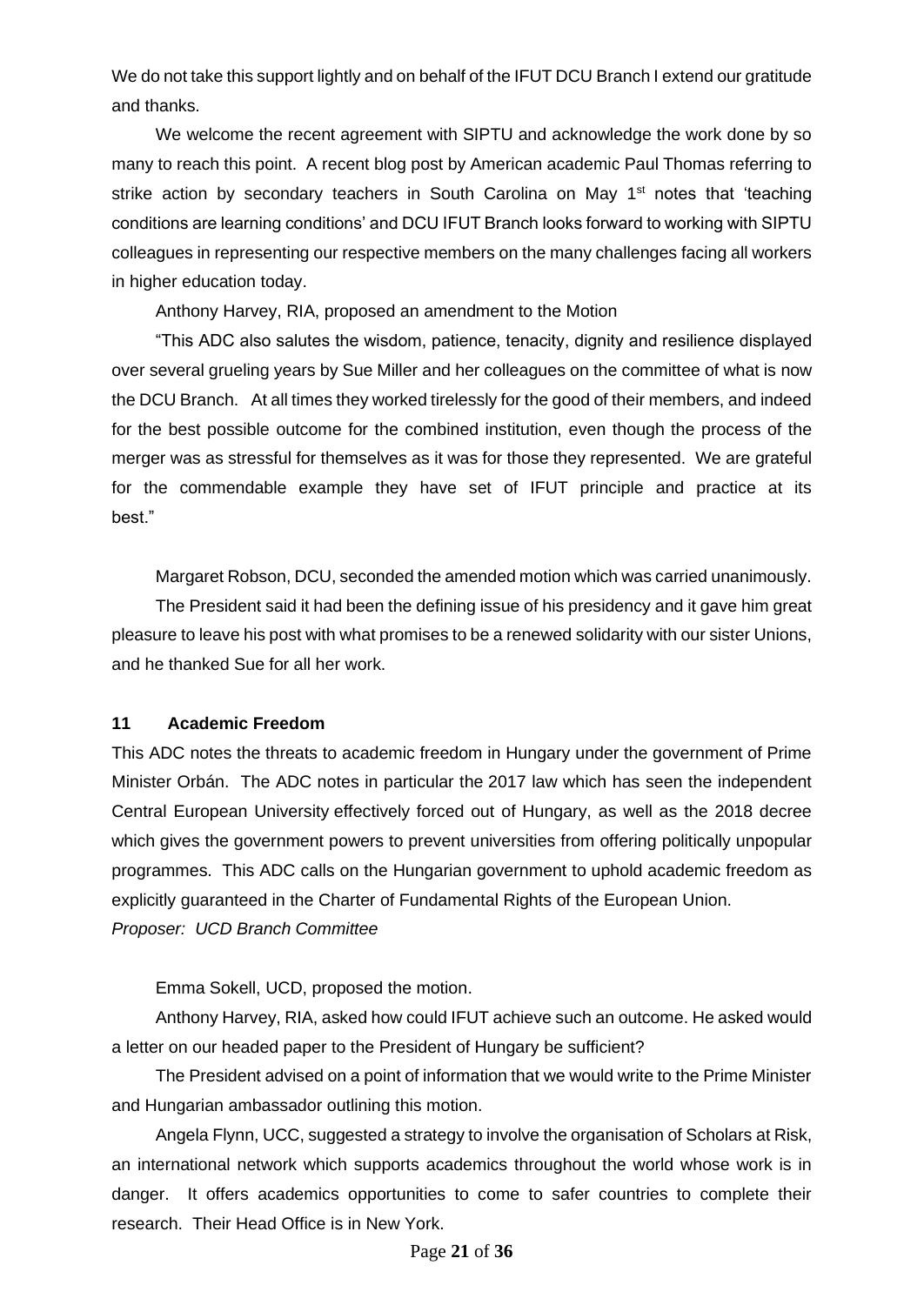Tina Hickey, UCD, seconded the motion.

Cormac Ó Cuilleanáin, TCD, proposed an amendment to the motion as follows:

To insert the words "and the institutions of the European Union" before the words "to uphold".

The amendment was put to the floor and unanimously carried.

Dónal MacDónaill, TCD, seconded the amended motion which was carried unanimously.

## **12 Grading - "Below the Bar"**

This ADC calls for IFUT to campaign vigorously for Universities to scrap the "below the bar" grade for Lecturers/Assistant Professors, when it is used, as it is in UCD, to pay people performing the same role on different pay scales.

*Proposer: UCD Branch Committee*

Emma Sokell, UCD, proposed the motion and advised Conference that the motion deals with academic grading. UCD have four academic grades, the lowest being lecturer, then assistant professor, then associate professor. In the lowest grade UCD have two different pay scales so people doing the same role are paid differently. It is at the discretion of the school or the unit to appoint below or above the bar. Appointments made after the economic crash were placed below the bar. The situation has improved as now posts are advertised above the bar. Below the bar has a 12-point scale.

A UCC representative stated that this is a common problem across universities.

Alastair McKinstry, NUIG, on a point of information advised that below the bar is being abolished in NUIG, who are merging pay scales.

Alastair McKinstry, NUIG, seconded the motion which was carried unanimously.

## **16 CLOSING OF CONFERENCE**

The President spoke of the Minister's speech and the fact that she chose to make extensive and substantive remarks on the challenges to the sector. The President said that he looked forward to IFUT working with Minister Mary Mitchell O'Connor in the years to come and he wished to record our thanks to the Minister for her words this morning.

The President noted the dominant theme of conference 'precarity of working conditions in Irish higher education' and he was aware of the deep concern that had been expressed at the ADC today. He said that we need to do something urgently about the matter. The President paid particular thanks to the UCD member for the way she presented her own situation. He said that her speech would remain as the abiding impression of this conference.

The President paid thanks to the staff in Head Office. He said that their friendship to him will stay with him going forward.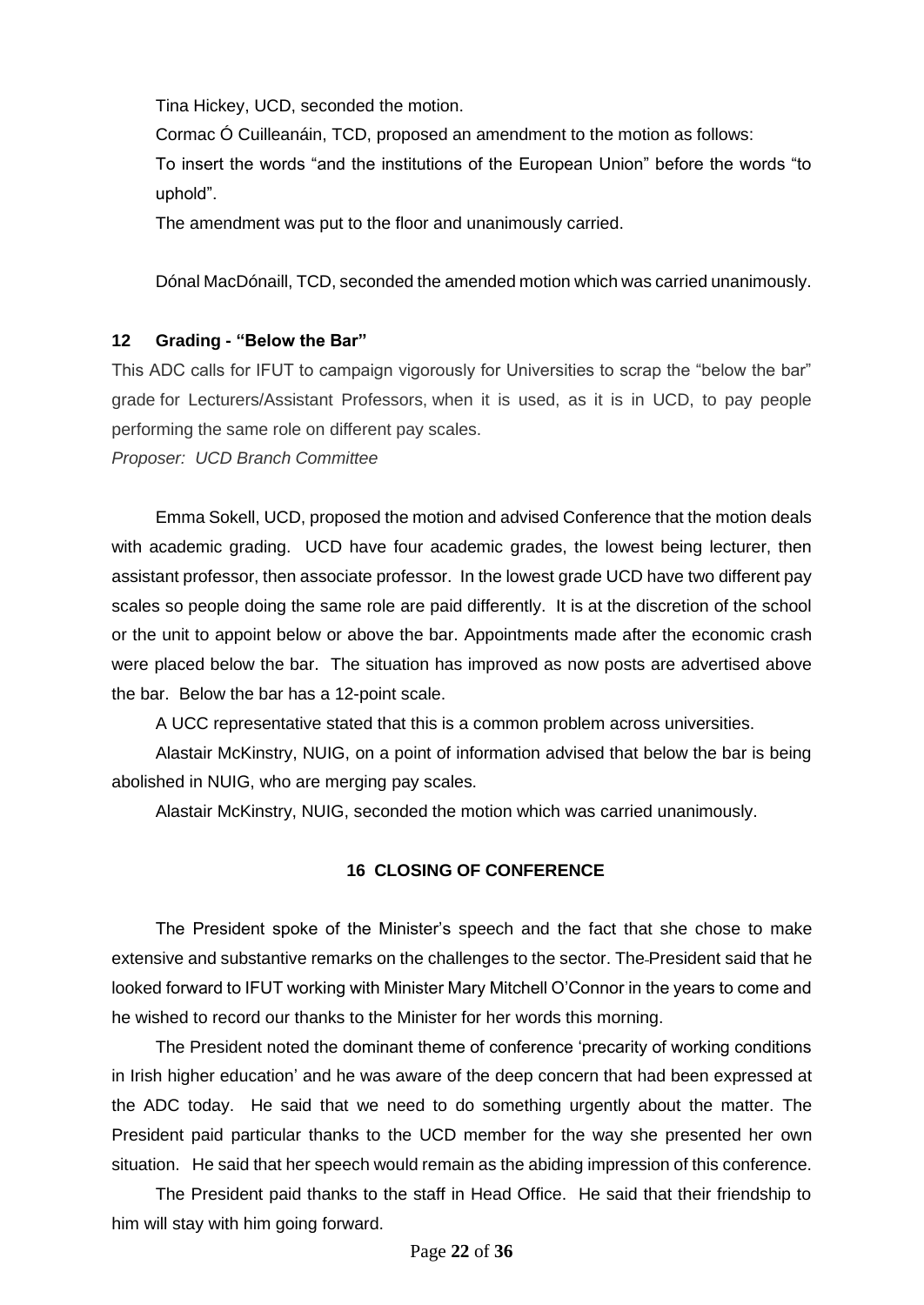The President said that his last duty was to introduce the meeting to a remarkable woman and the new President of IFUT, Angela Flynn of UCC. A committed Trade Unionist, active beyond IFUT and known for her work in Cork particularly. The President referenced Joe O'Flynn, in the letter of apologies from SIPTU and his quote re Angela.

The President said that he had the pleasant duty of handing over the keys to the new President. "We all wish you well, all our best wishes and congratulations. I welcome you to take over as President."

Angela Flynn, incoming President, thanked Aidan Seery, outgoing President, and said it is absolutely her pleasure and privilege to take over this role in IFUT. She thanked her nominators and spoke of the enormous shoes she must fill. She expressed enormous gratitude to Aidan who led the Union, with the support of Head Office staff through such a difficult time with dignity and calm. I have no idea how I will follow that but I will try Aidan. I grew up in a family of trade unionists where my mother and father were active in ASTI. The motions today fill me with excitement as this is the work we have for the year ahead. She noted the sheer excellence of the Head Office staff. Thank you to all of you

The General Secretary said that she is so looking forward to working with Angela Flynn as President and wished her well.

The General Secretary thanked Anthony Harvey (Chair of Standing Orders), the Executive Committee, Council, Trustees, Tellers, Branch Committees, John Gallagher (Media Consultant), Seán Couch (Financial Consultant), Mike Jennings, Úna Crowley, Seán Mooney (Tweeter), Ross Madden (guitar man), Jo and the rest of the hotel staff and she thanked the Delegates for coming to the ADC on a Saturday, supporting their Branch and this wonderful organization.

The General Secretary made a formal presentation to Phyllis Russell, Fiona Lee and Frank Jones.

The conference then concluded.

11 May 2019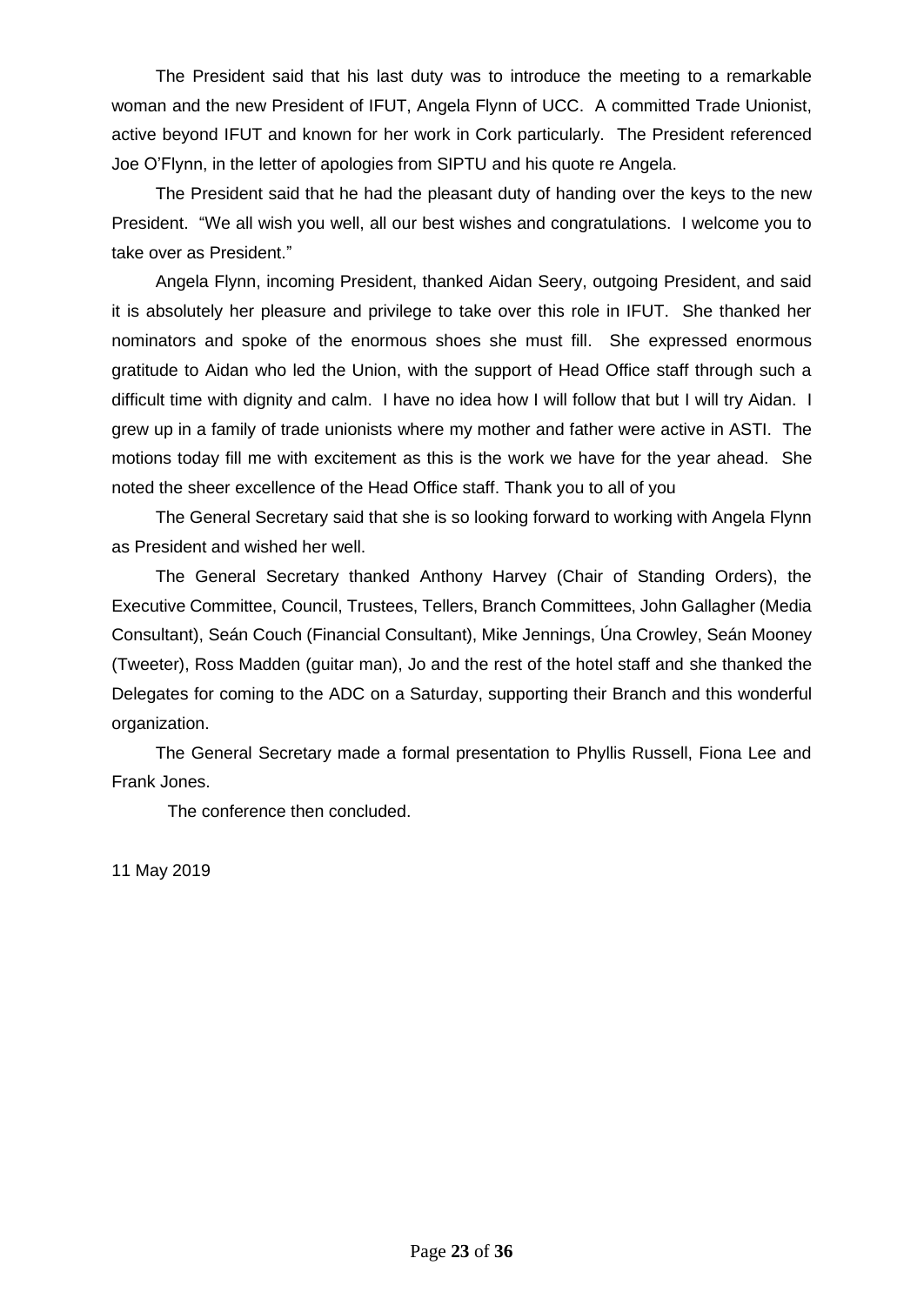## **Appendix I DELEGATES 2019 ADC** (As recorded at Conference)

### **TCD**

Dónall MacDónaill *Ceimic* Hugh Gibbons *Computer Science* Aidan Seery *(Pres) Education* Cormac Ó Cuilleanáin *Italian* Eliz. Culleton-Quinn *Physiotherapy*

Darren Fayne *Biochemistry and Immunology*

**UCD**<br>John Dunnion Joe Brady *Geography* Emma Sokell Tina Hickey *Psychology*

**Computer Science** Deirdre Flynn *English, Drama* Regina Joye *Nursing & Midwifery*

> Edward Lahiff *Food, Business & Development*

**UCC**<br>Edward Lahiff

**NUIG** 

**MU**

Virginia Conrick *Library* Anita Wilcox *Library* Angela Flynn *Nursing & Midwifery (Incoming Pres)* Amin Sharifi Isaloo *Sociology*

Alastair McKinstry *ICHEC*

*(Vice Pres-Finance)* Mathematics Breandán Ó Cochláin *Physical Chemistry*

Úna Crowley *Centre for Teaching & Learning*

Mercedes Carbayo- *Modern Languages -* Abengozar *Spanish* Peter Murray *Sociology*

**DCU** Michael Hinds *English* Margaret Robson *English* Sue Miller *Library*

**MICL**<br>Gerard Enright

Maurice O'Reilly *Mathematics*

**RCSI**

**CB** Anthony Harvey *DMLCS,* RIA

Karin Bacon *SESE,* MIE

## *APOLOGIES*

**TCD** Pat Wall *Education* **Seán Hughes** 

**UCD** Maureen Killeavy *Education*

**MU** Liam MacAmhlaigh *Froebel*

Des Carswell *Education*

## **OBSERVERS**

**MU** Rose Malone *Education*

Maths&Computer St.

Admissions & Student  *Recruitment* Siobhán McCarthy *Leadership in Health Professions Education* Theresa Keane *Institute of Leadership*

Kate O'Malley *Documents on Irish Foreign Policy,* RIA

**MICL**

Page **24** of **36**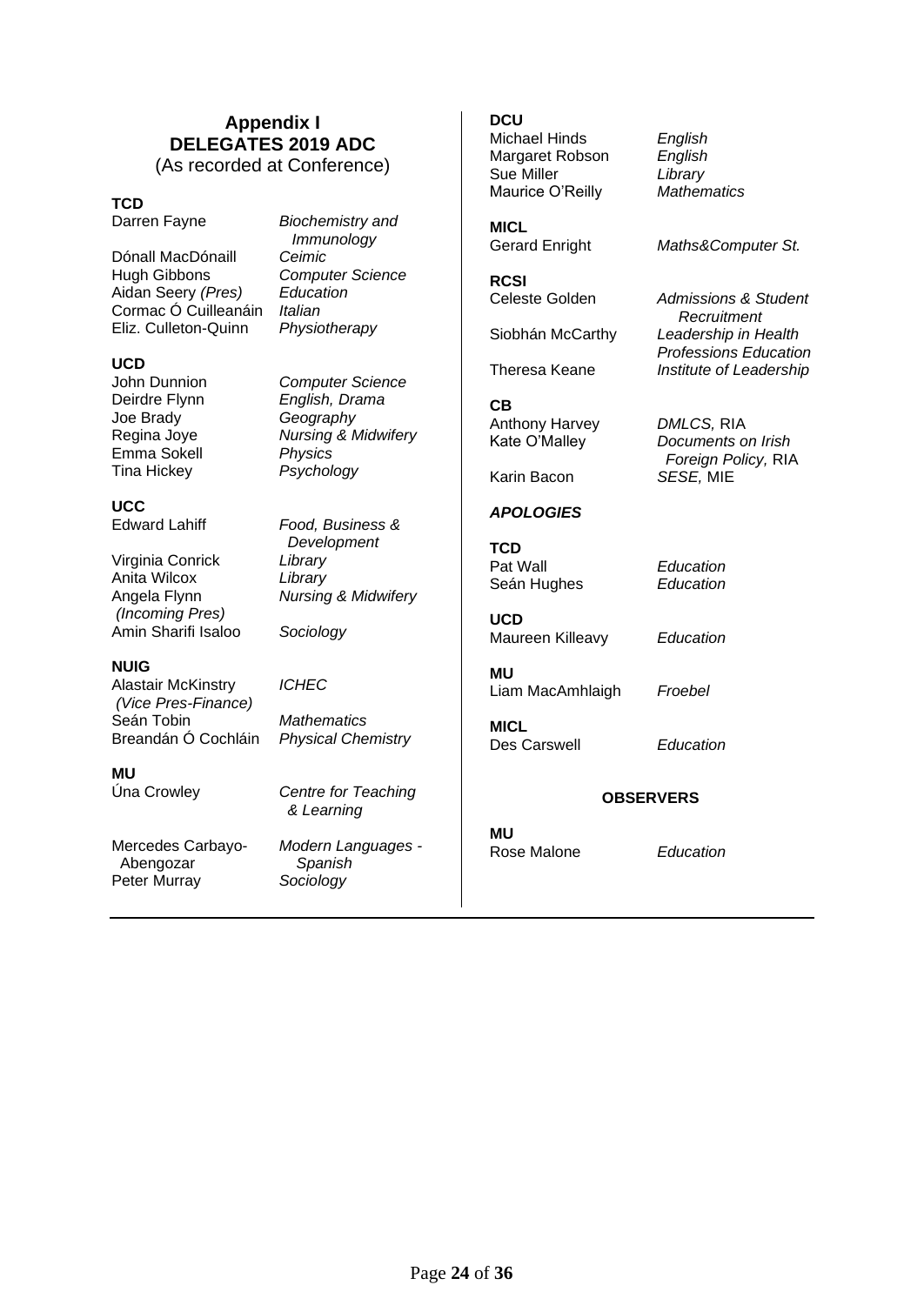### **SPEAKERS**

| Mary Mitchell O'Connor, TD | Minister of State for Higher Education,<br>Department of Education & Skills                |
|----------------------------|--------------------------------------------------------------------------------------------|
| Mike Jennings              | Former General Secretary, Irish Federation of<br><b>University Teachers</b>                |
|                            | <b>PANEL OF SPEAKERS</b>                                                                   |
| Thomas Byrne               | TD and Spokesperson on Education, Fianna Fáil                                              |
| <b>Tom Collins</b>         | Chair, Technological University Dublin and former President,<br><b>Maynooth University</b> |
| Aodháin O'Riordáin         | Senator and Spokesperson on Education, Labour Party                                        |
| Lynn Ruane                 | Senator, TCD Panel Member                                                                  |
|                            | <b>FRATERNAL DELEGATES</b>                                                                 |
| David Robinson             | Executive Director, Canadian Association of University<br>Teachers (CAUT)                  |
| Séamus Searson             | General Secretary, Scottish Secondary Teachers' Association<br>(SSTA)                      |
| Jacquie White              | General Secretary, Ulster Teachers' Union (UTU)                                            |
| Susan Thompson             | President, Ulster Teachers' Union (UTU)                                                    |
| Liam Berney                | Industrial Officer, Irish Congress of Trade Unions (ICTU)                                  |
| Feargal Brougham           | President, Irish National Teachers' Organisation (INTO)                                    |
| Karl Byrne                 | Education Sector Organiser, Services Industrial Professional<br>& Technical Union (SIPTU)  |
| Annette Dolan              | Deputy General Secretary, Teachers' Union of Ireland (TUI)                                 |
| Martin Marjoram            | Vice President, Teachers' Union of Ireland (TUI)                                           |
| Seán Couch                 | <b>Financial Consultant</b>                                                                |
| John Gallagher             | <b>Media Consultant</b>                                                                    |
|                            | <b>Apologies</b>                                                                           |
| Breda Lynch                | President, Association of Secondary Teachers Ireland (ASTI)                                |
| Séamus Lahart              | President, Teachers' Union of Ireland (TUI)                                                |
| Joe O'Flynn                | General Secretary, Services Industrial Professional &                                      |

 Technical Union (SIPTU) Jens Vraa-Jensen *International Consultant,* Dansk Magisterforening (DM) Larry Flanagan *General Secretary*, The Education Institute of Scotland (EIS)<br>
Rob Copeland *Policy Officer*, University & College Union (UCU) Policy Officer, University & College Union (UCU)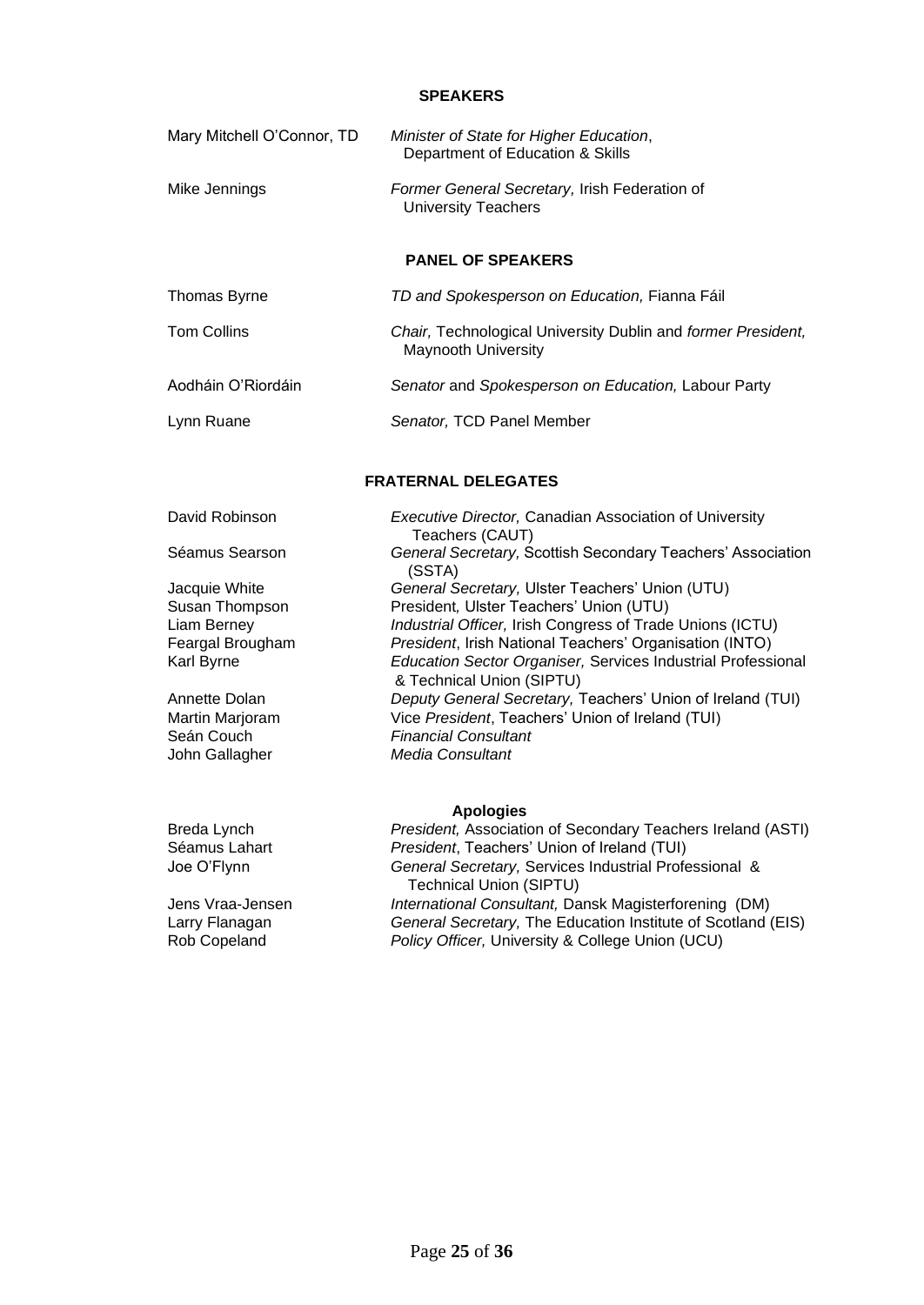## **APPENDIX II**

## **SPEECH BY MS JOAN DONEGAN, GENERAL SECRETARY**

## **11 May 2019**

We have just listened to the most wonderful performance of music and art at its best. It most definitely is a more uplifting way to return to our conference than to solely focus on motions of what needs to be done, what isn't being done and what IFUT demands should or must be done.

It's worth recalling again the poem of James Oppenheim from the early part of the last century, when he wrote:

*"Hearts starve as well as bodies Give us bread, but give us roses."*

As we discuss our strategy today for the coming year and indeed for the 2020's, it is important to highlight the situation in which the trade union movement finds itself today.

Again, as in previous years, we see that IFUT's membership happily continues to grow and expand.

However, for the overall trade union movement, membership numbers are declining rapidly.

According to OECD figures Ireland's union membership figures dropped to between 23% to 27% in 2016, (depending on the data used) compared to 36% in 2010. An example of what may await us are the latest statistics from the USA showing union density at just 10.6%. Even in Sweden, the 'home' of trade unions, membership has fallen by almost 20% from a high of 86% two decades ago.

In short, the trade union movement nationally and internationally is losing ground.

The reasons are complicated and the forces weighted against us are immense. But was it ever different?

We can hardly argue that the men and women who fought for trade union rights in the 19<sup>th</sup> century had it easy!

One of our failures has been an inadequate response to the concept of individualisation, launched on society during the Thatcher and Reagan years in the 1980's. This ideology emphasises the individual and the selfish - in place of the collective and communal.

Individual entrepreneurship and initiative is vital in any economy and society. But, it is wrong and exploitative when applied to lecturers and researchers in our universities who are expected to survive on precarious, often annual contracts or compete against each other to deliver the next research project.

One of the reasons why IFUT's membership is growing is that we have given priority to focusing on the issue affecting precarious work in higher education. Let me tell you it's not easy!

Every case is different. The majority of cases involve individuals. Considerable time and effort is required to progress the cases. Many of the people we take cases for, feel isolated, alone and in fear of unemployment.

But again we have to ask ourselves was it ever any different?

Our work as trade unionists must extend beyond annual pay talks, beyond meetings with government, employers and other bodies that are scheduled weeks or months in advance.

We must learn again to respond quickly to the immediate and real needs of real people, whenever, however and wherever they arise.

We have to focus from an understanding that the ideology launched on the world by Thatcher and Reagan still underpins a drive towards individualisation. The outcome has been to concentrate wealth among fewer people and drive down income and job security for more and more of our members.

Oxfam recently published figures showing that in 2018 the world's 26 richest billionaires own as many assets as the poorest half of the world's population - 3.8 billion people!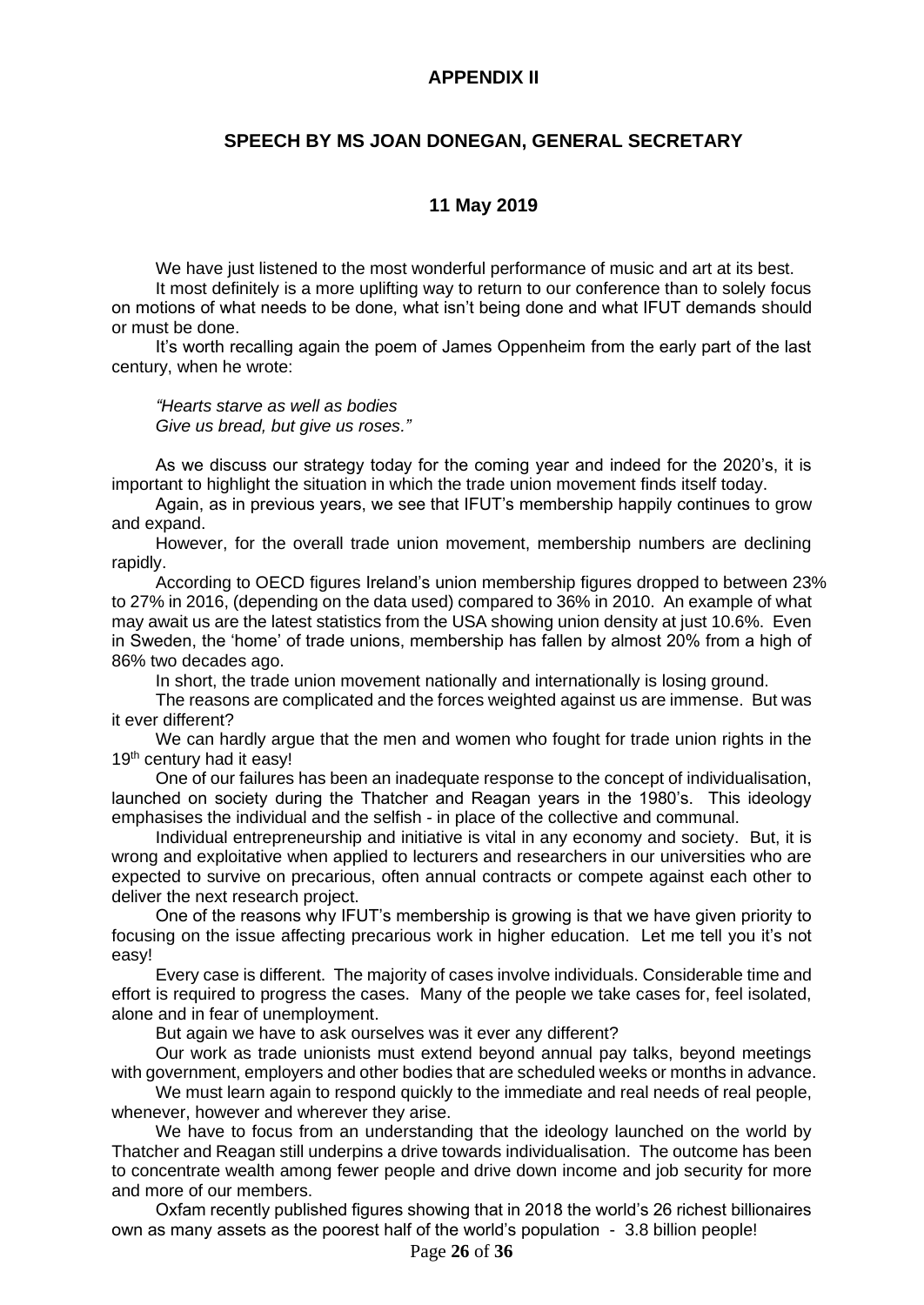A 2015 detailed study on 'Inequality and Labour Market Institutions' by the International Monetary Fund - hardly a friend of the trade union movement, showed a clear link between unionisation and reduced income inequality as unions lift the wages of the lowest paid.

So, Trade Unions do deliver!

They do this by arguing for objective criteria regarding the rate for a job and campaigning for increases in minimum wage.

The key, however to turning the tide on falling union membership must be, to focus on those workers whose very marginalisation keeps them out of union membership.

As I mentioned earlier IFUT has given priority to the area of precarious working conditions.

The more we work in this area, the more the issues keep arriving to us into our "In Box" in e-mails. Data on this topic is so poor that we do not know how many staff are precariously employed in our universities.

They might as well be statistically redacted from society!

This work isn't easy.

Many such workers are not in union membership, which makes the task of fighting for such workers that more difficult. This work is placing increasing strain on our time and resources. It often clashes with the myriad of other issues that, as a trade union, we are obliged to undertake for our members.

But it is the right thing to do.

And ultimately it will help IFUT to grow stronger and more effective for all our members. There is another argument that unions are past their 'sell by' date.

That the levels of education in society and the raft of labour laws and regulations make old style union activity redundant.

But we have seen that even in the most viciously anti-union employments, employees, eventually organise to fight for their rights.

For example, Google employees may be regarded, as in a higher paid category for an employer that regards itself as 'above' trade unions and industrial relations disputes. But in 2018 Google staff in a number of countries protested over harassment, equality and racism issues.

At the opposite end of the pay spectrum, there has been collective action by workers in the 'gig economy', for example, such as the Deliveroo workers, striking over pay and conditions.

Yet the absence of unions in these workplaces means workers who seek to raise issues face serious challenges from management. There is greater safety and strength in working collectively rather than on an individual or on an ad-hoc basis.

Trade unions have to find new, imaginative and meaningful ways to respond to these situations and to recruit and support these workers. Indeed it would be interesting to compile data on the number of Google staff who have previously worked as researchers and the number of Deliveroo workers who are struggling to pay post grad or other such fees.

Many of these workers are young and have grown up in an environment where trade unions are not the norm. We must speak and, more importantly, listen to them in their language, not in the often very, very staid language of the branch committee meeting or minutes. The old traditional way of working needs to change with a more creative approach adopted.

Trade unions must also learn to work together.

Old and territorial positions regarding who can join what union, where and when - needs to be tackled. This genuinely is a remnant of 19<sup>th</sup> century thinking and must be addressed. Individual unions can help a lot in this regard.

And it is an area where the role of the Irish Congress of Trade Unions must be strengthened and become more effective in this regard.

I would like to take this opportunity to pay particular tribute to our members in the new DCU and to our counterparts in SIPTU, for the positive and constructive trade union agreement reached following recent discussions and deliberations. As a result, both unions are now in a much stronger position to advance the issues and rights of our combined membership. Any other outcome would have served to only weaken and disillusion employees and union members in the new DCU.

Well done to all!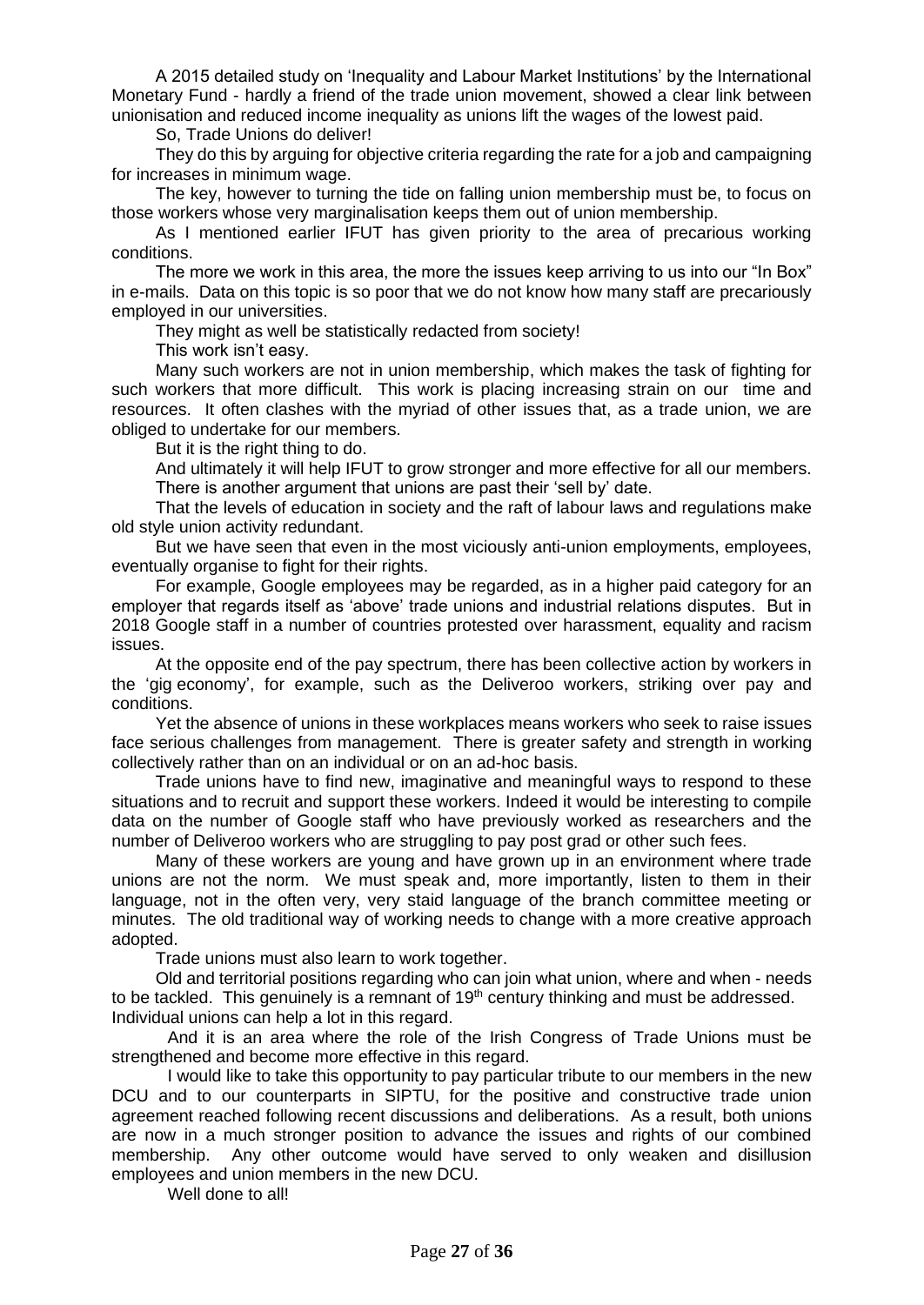As trade unionists, we must also be brave enough to identify and take on the range of issues that confront the modern-day workplace. We still need to work incessantly to address hidden bias, stigma and suffering of individuals and categories of workers within the workplace, from whatever source.

But we also need to learn to recognise and celebrate our victories, to make our organisations part of and relevant to the everyday activity of the people we represent. And to appreciate that, in addition to the pile of problems that arrive daily at our desks, there is a parallel mountain of achievement, success and inspiration within our membership and in our universities.

The record of our work and achievements as set out in our report today proves our capacity in this regard.

It is indeed a case of bread and roses!

I commend the report to you for adoption.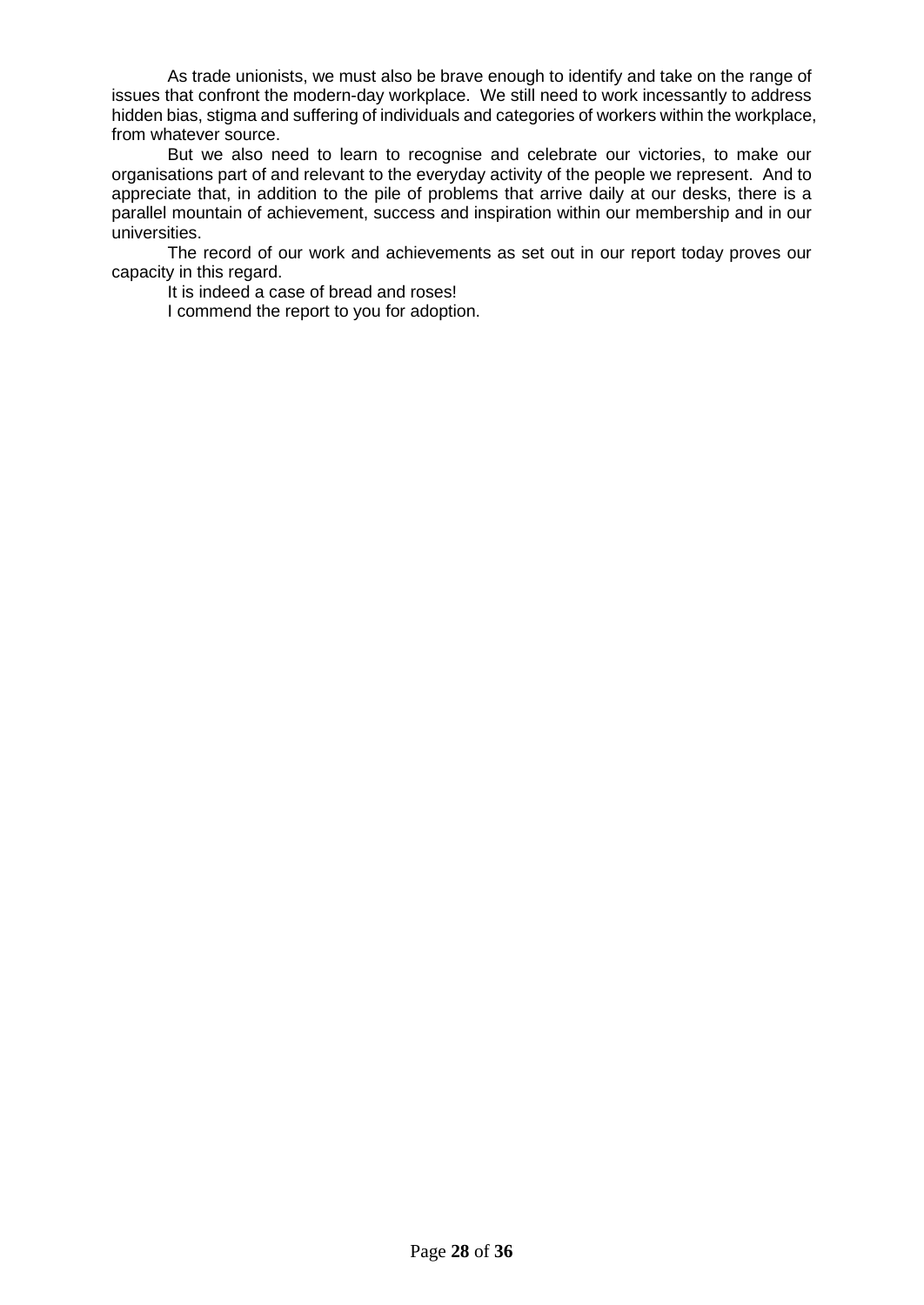## **Appendix III**

## **IFUT PRESIDENTAL ADDRESS 2019**

## **DR AIDAN SEERY, TCD**

My reflections today on completion of two years as President of IFUT are influenced, as you might expect, by my disciplinary background in educational theory and philosophy. I hope this notice does not alarm and I promise that I will approach my thoughts with great care for my audience. Unsurprisingly and perhaps less alarmingly, they are also influenced by the fact that I have been a trade unionist for almost all of my working life, beginning as an active member of the Deutsche Angestellten Gewerkschaft [DAG] in Munich, from the mid-80s, and continuing as an active member of IFUT since 2004. These two perspectives give a particular view of the university and the work that takes place within it.

Some of my reflections today are influenced also by some recent reading, especially of the work of Ronald Barnett, Emeritus Professor of Higher Education at UCL. Ron was in Trinity recently and addressed a conference on postgraduate lives. He is a leading figure in the field of the philosophy and sociology of higher education and I recommend his most recent book 'The Ecological University' to you and wish to refer to this now briefly. In this book, he puts forth the thesis that the contemporary university is connected to what he refers to as seven ecosystems: 'knowledge, social institutions, persons, the economy, learning, culture, and the natural environment.' The work is rich and offers a bold new perspective that speaks to me not only as an educational theorist but also as a trade unionist and I would like to extract from it a couple of very high-level ideas about who we are and what we do in our universities and colleges but also in IFUT.

The first idea is that who we are and what we do has extraordinary scope and reach. It cannot be said of many professions or work that they are connected to the very nature of what it is to know, what it is to be a per-son, to be a critical member of a liberal democracy. Few professions are so closely connected to schools, hospitals, social and public services. Universities and our profession are connected to the worlds of literature, poetry, theatre, film, and of course to commerce, industry, and entrepreneurship. As a result, the gaze is firmly on universities and our profession to begin to provide leadership in the solution of some of the most challenging issues facing humanity: energy, climate change, clean water, waste, species extinction and soil degradation.

The second idea that occurs to me from Ron's ecological idea is that our connection with all of these areas is not one of neutral, disinterested 'de-livery' of knowledge, skills, competences and attitudes. It is much more the case that we and our universities stand in a relation of knowledge-power and influence-power in these fields. It is expected of us that we speak with authority based on knowledge and evidence in our fields. We expect to influence policy-, decision-makers and actors in the shaping of these fields, as a result of our expertise, grown out of research. With these power-relations comes, however, the imperative for ethical and moral thought, prudent decision-making and right action.

This view of our profession and of universities could be dismissed as utopian and, indeed to return one last time to Ron Barnett, the subtitle of his book is ' A Feasible Utopia' and I want to emphasise the idea that a broad ecological perspective on who we are and what we do in universities is a feasible one also. For too long now and especially in Irish higher education policy, we have been corralled into one eco-system, that of the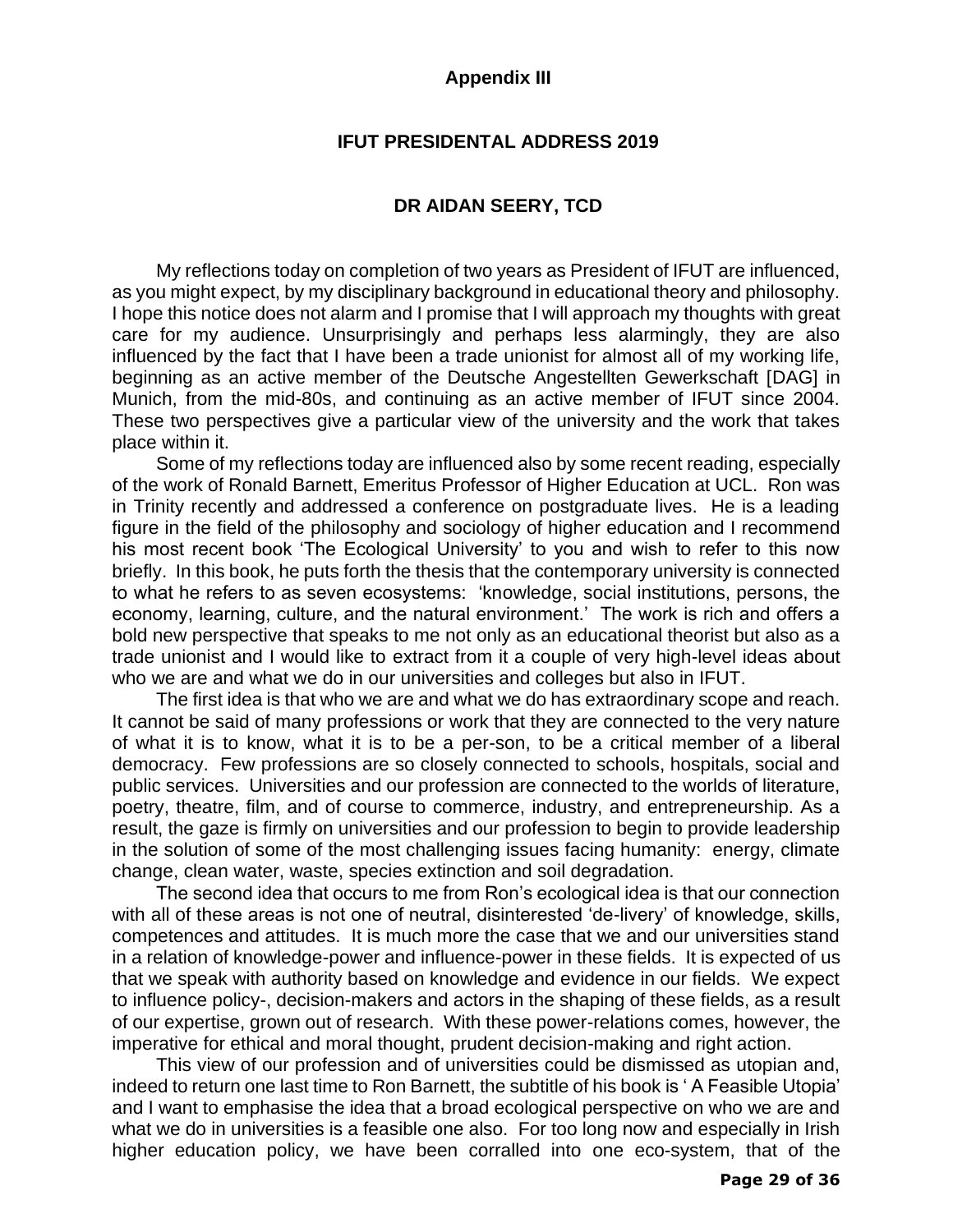economy. Classical human capital theory, adopted nearly 50 years ago as the guiding and the principle idea to support investment in higher education, is no longer adequate to understand our universities and what we do in them. But we do not have a successor theory, neither we, nor the policy-makers, and I do not believe that this is a result of us all rejecting meta-narratives and becoming committed post-modernists.

No, it is much more the case that we have fallen into the slumber of 'common sense'. It makes simple sense to regard universities as places where people are prepared for work; but precisely because it is simple, this sense is not sufficient. It surely is time now to awaken, to open our eyes and to look on our university worlds in a new, broader, richer way and to develop a deeper understanding of who we are and what we do.

IFUT has an important role in the work of both re-imagining the Irish university and bringing about a new self-understanding and new ways of working. Uniquely, it brings together colleagues from across all disciplines and from all the universities, colleges of education and other institutions of higher learning. These are colleagues who not only are creative thinkers but are also people of action; and it is action that is called for as well as imagination and new language and theory. The kind of activity that is demanded here is to bring about the conditions for a feasible utopia and I believe that we know already what some of the actions might be. First, there can be no broad, confident assertion of the university in society without fundamental academic freedom within it. This is the freedom to engage with all of the eco-systems, but especially that of knowledge, in a way that is critical, fearless and responsibly in the service of the solutions to our challenging human issues. IFUT has always and will continue to advocate and act to secure and defend academic freedom and will remain vigilant to the origins of new sources of threat. We may be fortunate to live in a society in which overt oppression and suppression of thought is not a feature of our political life. This kind of threat is relatively small in most European countries but recent political decisions and actions in Hungary are very concerning and I wish to extend an expression of solidarity with our academic colleagues there. There are, however, many more subtle threats to academic freedom. Politicians and policy-makers calling for more influence for industry in constructing curriculum and research funders directing resources in particular directions and to the neglect of fundamental research and individual Principal Investigator projects are obvious threats to academic freedom. These challenges to academic freedom are, of course, also challenges to the very understanding of the university itself.

One of the most significant threats to academic freedom on a personal level, however, is the now ubiquitous practice in universities of placing and keeping academic and other staff in precarious working conditions. This is simply an unacceptable and reprehensible exercise in power abuse. To keep workers in a state of constant insecurity and thus effectively limiting their normal life prospects of attaining a mortgage, of settling children in schools, of being close enough to care for aging parents is one of the most distasteful features of late capitalist employment practices. I wish to note here especially, that our career researcher colleagues are particularly affected by this practice and wish to re-iterate the commitment of this union to the cause of achieving an acceptable career structure for researchers.

A second activity that IFUT has already embraced and can expand upon in order to bring about the feasible utopia of a new kind of university is the collaboration and cooperation between unions in the universities and colleges. I wish to highlight this today since one of the key features of my time as President has been the troubled relationship with our fellow trade unionists in SIPTU in the new DCU. We have had to work very hard to change the nature of this relationship and we have had some very difficult decisions to make in the last two years that could have threatened the very existence of IFUT. Before I expand a little more on this, I would like to welcome again Karl Byrne from SIPTU and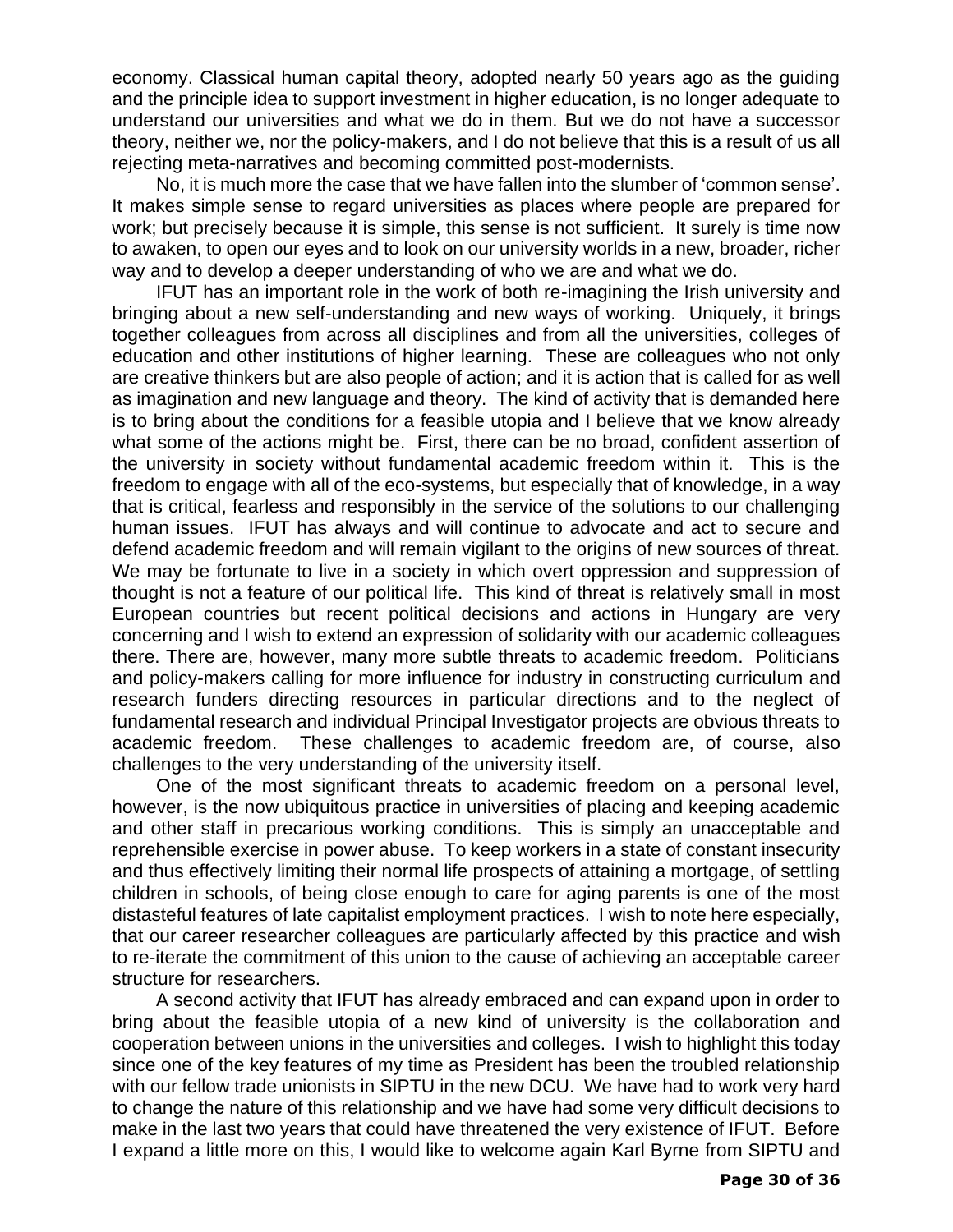to thank him for accepting our invitation to attend our ADC. We have come to an arrangement in DCU with our colleagues that will see both unions at the table with management on collective issues, we are planning a joint campaign to bring more colleagues into membership of our unions and we look for-ward to a future of close cooperation. To this project, I wish to offer also the following: remaining with the theme of the new university as a feasible utopia, I suggest to our comrades in all of our sister unions in the universities that in us and in IFUT they have partners who have a rich tradition in knowledge of academic life and work. Over years of work reflecting on and analysing the work of universities and engaging closely those who work in them, IFUT has gained an expertise and even a specific wisdom that no other union has. We are justly proud of this body of knowledge and of the way in which we have and continue to use this to the benefit of our members. Today, I offer this expertise, this knowledge and wisdom to the new relationship with our colleagues and comrades in SIPTU and in our other sister universities, in the hope that they will regard it for its great value, that they will respect is as we do and that they will work with us to enhance it to the benefit of many more. I hope that we can record this Annual Delegate Meeting as the formal date of the be-ginning of our new relationship and that each ADC that follows can report on many shared achievements and successes.

Colleagues, delegates, it has been my privilege to serve as President of this wonderful and important trade union that plays such a significant role in the life of our universities and colleges. Long may it prosper and grow. I have a little more work to do on your behalf today but my final joyful task will be to introduce you to my esteemed successor and I will do this at the closing of proceedings later this afternoon.

Thank you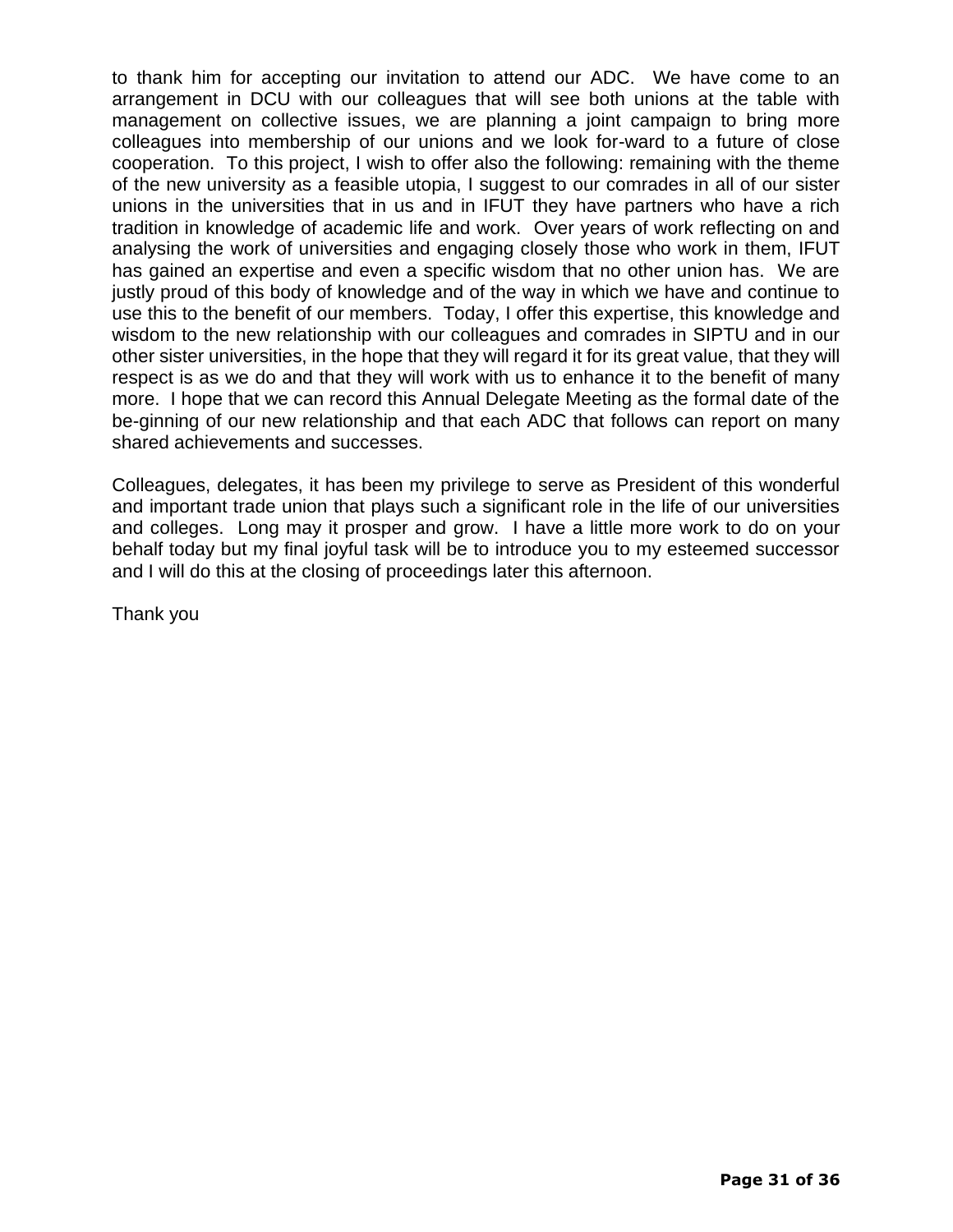## **APPENDIX IV**

## **ADDRESS BY MS MARY MITCHELL O'CONNOR, TD, MINISTER OF STATE FOR HIGHER EDUCATION**

Good morning and it must be a good omen that you have invited me back a second time to your ADC. Aidan Seery, President, Joan Donegan, General Secretary, also incoming President, Angela Flynn, and also a very good friend of mine, Professor Tom Collins. International guests and speakers, Thomas Byrne, Senator Lynn Ruane, Senator Aodhan, Council and members of IFUT. This is my third event this morning, darkness into light. All of us this morning are in the business of education, you are at the coalface of our higher education system. You are the people who serve our students and education system and thank you for that work you do. You have made a huge contribution to our educational system, students and international reputation. 1 in 15 adults are studying at HEIs. The highest proportion of students in EU are progressing to higher education. 45% have a third-level qualification. The student should always be at the epicentre of what we do. There are real people behind the statistics who want to progress and ensure future generations have a better life style. The Irish Universities Association (IUA) launched a report last week showing that Irish graduates earn more than in the UK. They make an  $\epsilon$ 8.9 billion contribution to the Irish economy. It is not just about earning capacity. Education ensures our workforce has major success and attracts foreign direct investment and supports growth in indigenous countries. Education transforms people's lives. The higher education sector can be extremely proud and it is the work that you have done. Students from all social backgrounds, disabilities, get challenges that they rightfully deserve. Without HEIs and their commitment to giving best education possible this societal growth would not have happened. Education is the foundation of our thriving and productive society and the University sector is at the epicentre of this development. Universities are at the forefront of research and development. As the higher education system expands so too does the government commitment, with an increase on expenditure of €250 million extra since 2016. This equates to an increase of 17% over that period. The nett increase of €67 million allocated for HEIs is in the estimates for 2019. This additional funding is for increased demographics, increased pay, and funding measures in the Budget. The government plan to spend €138 million in 2019 on capital investment in higher education and this compares to €70.6 million in 2017. Welcome EU Commission under structural support programme on future funding options for higher education to be undertaken this year. The government is committed and we want a further improvement. The EU Commission play an important role in this process. The Taoiseach is reluctant to see student contributions made and reluctant for a student loan model. The government and I cannot leave students graduating with debts as other countries do. Student loans are off the table during the lifetime of this government. The agreement on new entrants pay provides for incremental jumps for new entrants, for lecturing staff, and for recruitment grades. There are measures to improve progression which is a cross-sectoral issue and not just for the education sector alone. The government supports a gradual FEMPI abolishment. Restoration measures achieved throughout continued collective bargaining through the Public Service Stability Agreement. I am particularly pleased to see the ongoing progress in pursuing the implementation of the recommendations in the Cush Report which will address Union concerns. The eligibility for a CID, from a period of continuous employment reduced from 3 to 2 years. It also requires that HEIs, whenever there are available lecturing hours, be offered to existing part time lecturers. Where part time lecturers are employed for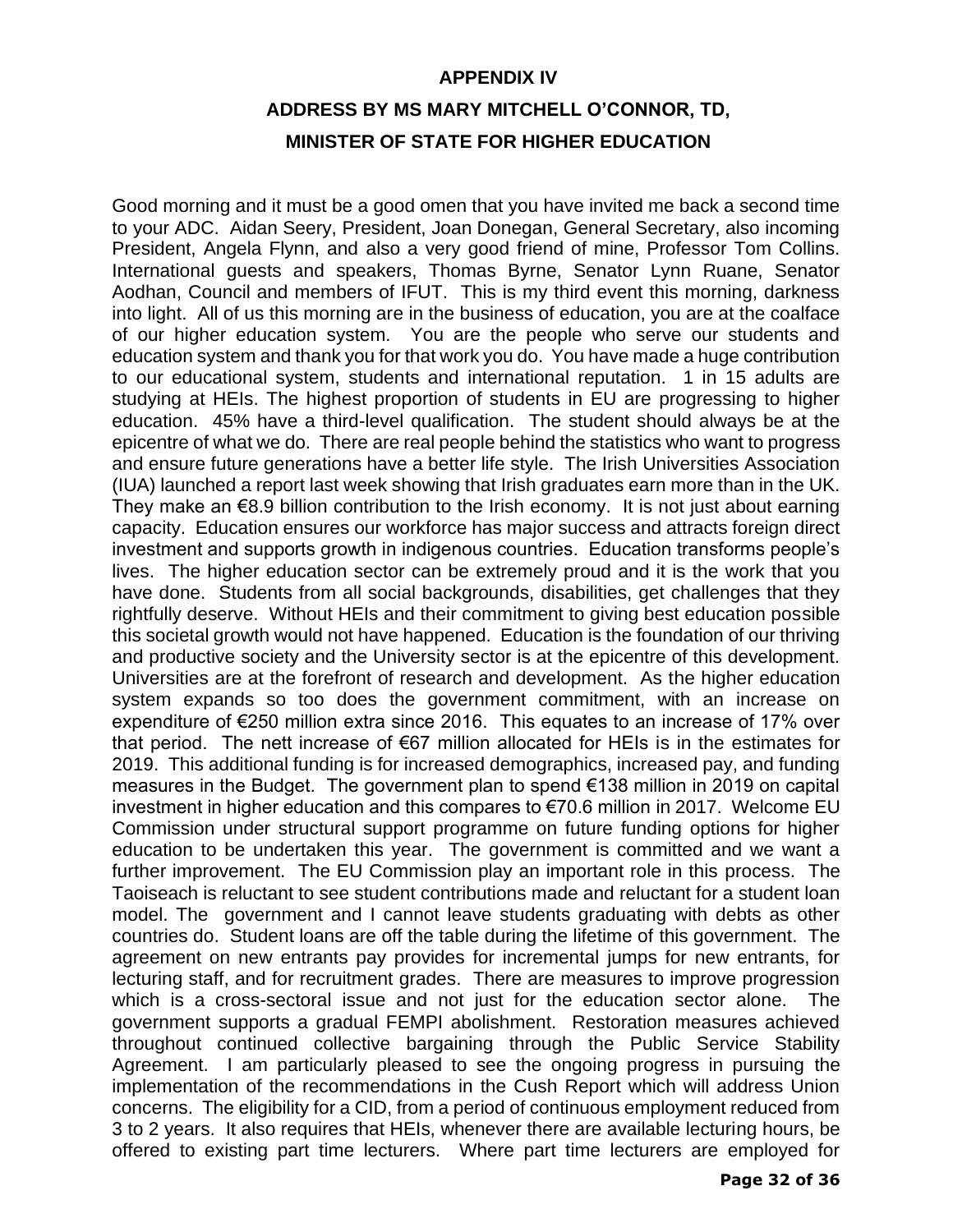additional hours, they should be offered a CID. In non-exchequer funded posts universities can now offer positions on a Fixed Term or permanent basis. The HCI (Human Capital Initiative) provides for an investment of €300 million in higher education over the period 2020-2024. It ring-fences an allocation of €60 million each year in response to Brexit. The HCI should meet future skills needs of the economy and provide additional investment in higher education. Realise objectives of Project 2040 and Future Jobs Ireland programme. Additional capacity across higher education sector. Flexible and blended learning. Focus on employability. Help to future proof our graduates and greater focus on higher education provision. The future world of work – Artificial Intelligence, etc., are a reality now in the workforce. Competitive call for the new courses to be aligned with key objectives of the HEI fund. The Gender Equality Task Force has reported. Crystallises and you know. To achieve gender equality balance at professor level in our HEIs would take 20 years. The government is taking action and will soon have in place a mechanism for HEIs for under-represented professor posts for suitably qualified academics. More than 50% of students are female. A Centre of Excellence for Gender Equality will provide centralised support for HEIs. Tackling gender equality benefits men, women and our society. I look forward to the continuing support of IFUT in this regard. Sexual violence and harassment have a huge effect, traumatise student, wreck wellbeing and academic attainment, and student retention. Appropriate behaviour on campus we are failing, therefore failing society. The figures tell a distressing story. 46% of those who presented to sexual trauma units were students. 25% of females received unwanted sexual contact. 1 in every 4 of our students. The issue is not new, students have decided that enough is enough, times need to change. We need to change the entire culture across the country so all of our students feel safe and secure. Consent Framework document is a comprehensive roadmap to a brighter and more positive culture on our campuses. I know IFUT is extremely supportive of this framework.

Research undertaken in universities is core to our education system and to the success of our economy. Collaboration with enterprises of all sizes. In 2018 – IND competitive yearbook Ireland placed 9<sup>th</sup> in world in terms of our university education to meet. Launch Research – Quality of teaching and learning in education. Investing. Future world of work is in a state of complete and utter flux, graduates will need to be adaptable, flexible, ethical, creative, have empathy and a life long journey of education. Reskilling and upskilling is vital in having a vibrant workforce. Robots, AI, virtual reality, competing with future students. Social, creative and emotive skills cannot be replaced. The higher education sector and members of IFUT will be at the heart of these trends, IFUT members have enormous responsibility in shaping the graduates of the future. I would like to thank each and every one of you here this morning for that work and I look forward to working with IFUT.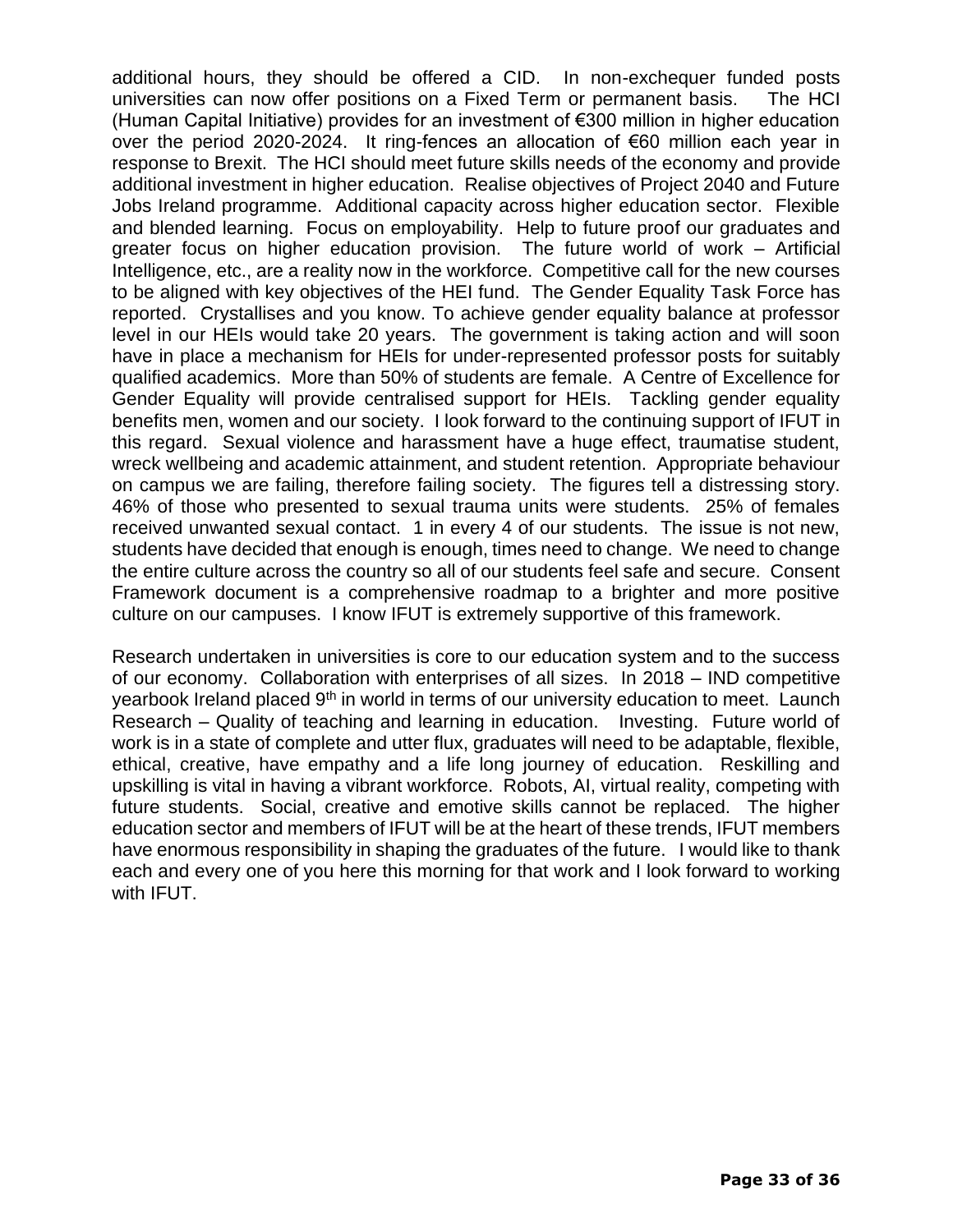## **APPENDIX V**

## **ADDRESS BY MR MIKE JENNINGS, FORMER GENERAL SECRETARY,**

## **ON INTERNATIONAL AFFAIRS**

## Colleagues,

Today, apart from giving this scheduled talk I have also been asked to deputise for Susan Flocken, European Director of ETUCE. So, let me start by imparting the standard greeting of solidarity to this ADC on behalf of the 132 Education Trade Unions in 51 countries representing 11,000,000 members who constitute the Membership of ETUCE which is the European Region of Education International.

Brush Shiels used to say that his band, Skid Row, were the "best small Irish rock band in the world".

Well, I can demonstrate in this report that IFUT is the best small education Union in the world even without the qualifier "Irish".

The reality is that IFUT punches way above its weight internationally.

IFUT's primary forums of activity are:

## **TUAC (the trade union advisory committee of the OECD).**

Joan Donegan represents us exceptionally well on this body.

IFUT's singular achievement in TUAC is that, working with our close allies in the Canadian Association of University Teachers we defeated a concerted attempt by the OECD to introduce an international system called **AHELO** (Assessment of HE Learning Outcomes). This would have introduced a crude metrification in to HE teaching such as one of our resolutions at today's ADC pledges us to oppose.

**Sectoral Social Dialogue in Education** is supported by the EU Commission and is a joint employer/trade union forum to deal with issues of joint concern. Interestingly, Education was the very last area of EU economic activity without such social dialogue structures and, as this was primarily due to the absence of a body representing European education employers, ETUCE took the very brave and forward-looking decision to foster the creation of what is now EFEE (the European Federation of Education Employers).

Frank Jones is the IFUT representative in SSDE. IFUT has consistently focussed here on the issues of Precariousness and the treatment of Researchers.

Frank also represents us on **HERSC** the ETUCE standing committee on Higher Education and research. Here IFUT has consistently focussed on the treatment of Researchers and on Academic Freedom.

Fiona Lee is a very good rep for IFUT on ETUCE's **Standing Committee on Gender Equality**.

I represented ETUCE on one of the Advisory Bodies of the **Bologna Process**. This AB advised on policy vis a vis the HE systems in the rest of the world.

**BIGTU** is the British & Irish Group of Teacher Unions. It co-ordinates the policies and activities of all eleven teacher Unions in the UK and Ireland (now down to 9 or 10 due to mergers). Joan and I are the IFUT reps here.

**ETUCE** is the name of the European Region of EI. It stands for "European Trade Union Committee on Education". IFUT holds the one Irish seat on the European Committee of ETUCE. I have been that nominee since 2012 and the reason why our colleague Unions have allowed me to stay on in to a second term of office is because I used my membership of the Committee to be elected as European Treasurer which, exofficio, gives IFUT the status of Vice President of ETUCE and a place on the ETUCE executive council which is known as the Bureau.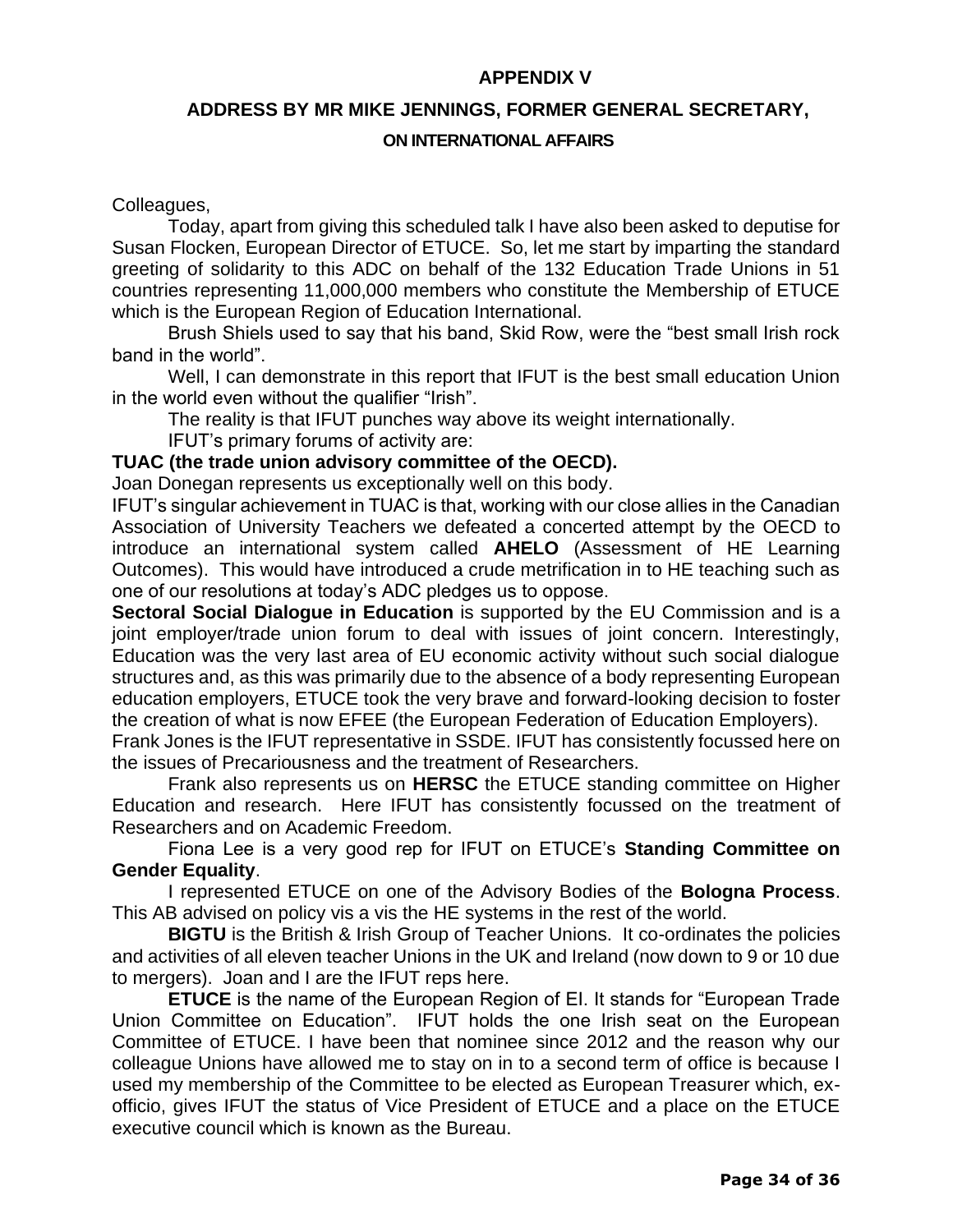**Education International (EI)** is the world body of education Unions and we also have distinguished record of service there.

Rose Malone (then IFUT President) and I represented IFUT at the very first **EI Women's Conference** and I believe that our role there was influential in EI's decision to have the second Women's' Conference in Dublin where IFUT was given the honour of making the welcoming speech on behalf of all the Irish affiliates.

Our partnership and deep friendship with the **Canadian Association of University Teachers** has been tremendously gratifying and beneficial for us. I am especially delighted that David Robinson, Executive Director of CAUT is with us today as he has been at several of our ADC's and other IFUT events. In recent years the friendship of IFUT and CAUT has been formalised by the institution of an annual visit by the officers of each Union to the other on a rotational basis.

At CAUT's invitation I had the great honour to participate in a solidarity and Unionbuilding visit to the education Unions in Ghana.

At the 8<sup>th</sup> World Congress of EI which will be held in Bangkok next July I will have the huge honour of being presented with EI's Distinguished Associate award which I see as a recognition of the wonderful spirit of generosity and internationalism of IFUT.

I will mention quickly some other aspects of IFUT's great participation in building HE trade unionism across the continent of Europe.

I chaired part of the seminar on **"Enhancing Gender Equality Through Education"** in Baku, Azerbaijan.

We participated in a solidarity visit to witness the political trial in Istanbul of teacher Union activists who had angered the Turkish government merely by signing a petition calling for restraint in dealing with the people of the Kurdish region.

We were requested to attend as solidarity guests of CGIL in Italy.

IFUT was honoured to be asked to chair an international training seminar in Copenhagen on the issue of the *integration of migrants*. At this I was hugely chuffed to be able to bring to the discussion and the final documents insights in to the crucial importance of the mother tongue which I had learned at the wonderful "Linguistic Diversity" conference organised by Aine O'Neill, Rose Malone and Joan Donegan as part of IFUT's response to the migration and refugee crisis.

Those of you who are aware of the fractious nature of the relationship between me and all aspects of IT will be amused that I was asked to chair a seminar in Berlin dealing with Social Media, Cyber bullying, Radicalisation and On-line abuse.

I was as surprised as any of you, but the word was that it went well.

**The Norwegian Association of Researchers** asked me to deliver a lecture on **Slow Science** dealing with the demand for researchers to have more academic freedom and autonomy.

I finished by offering the following as a rallying slogan for the cause What do we Want?

*The job security, time, freedom and space to conduct original, ground-breaking research!* When Do We Want It?

*Following consultation with our peers, in an atmosphere of Academic Freedom, in the context of institutional autonomy!!*

\*(I subsequently got an email from the Norwegian Association for the Promotion of More Street Protests to Highlight and Raise Public Awareness of Important Issues and to Build Support for Bigger Demonstrations (Oslo Branch) who told me my slogan was extremely popular on the streets and sounded even catchier in Norwegian!!

By the way the title of the above association used also to include the promotion of civil disobedience but they dropped that on the instruction of the city council!)\*